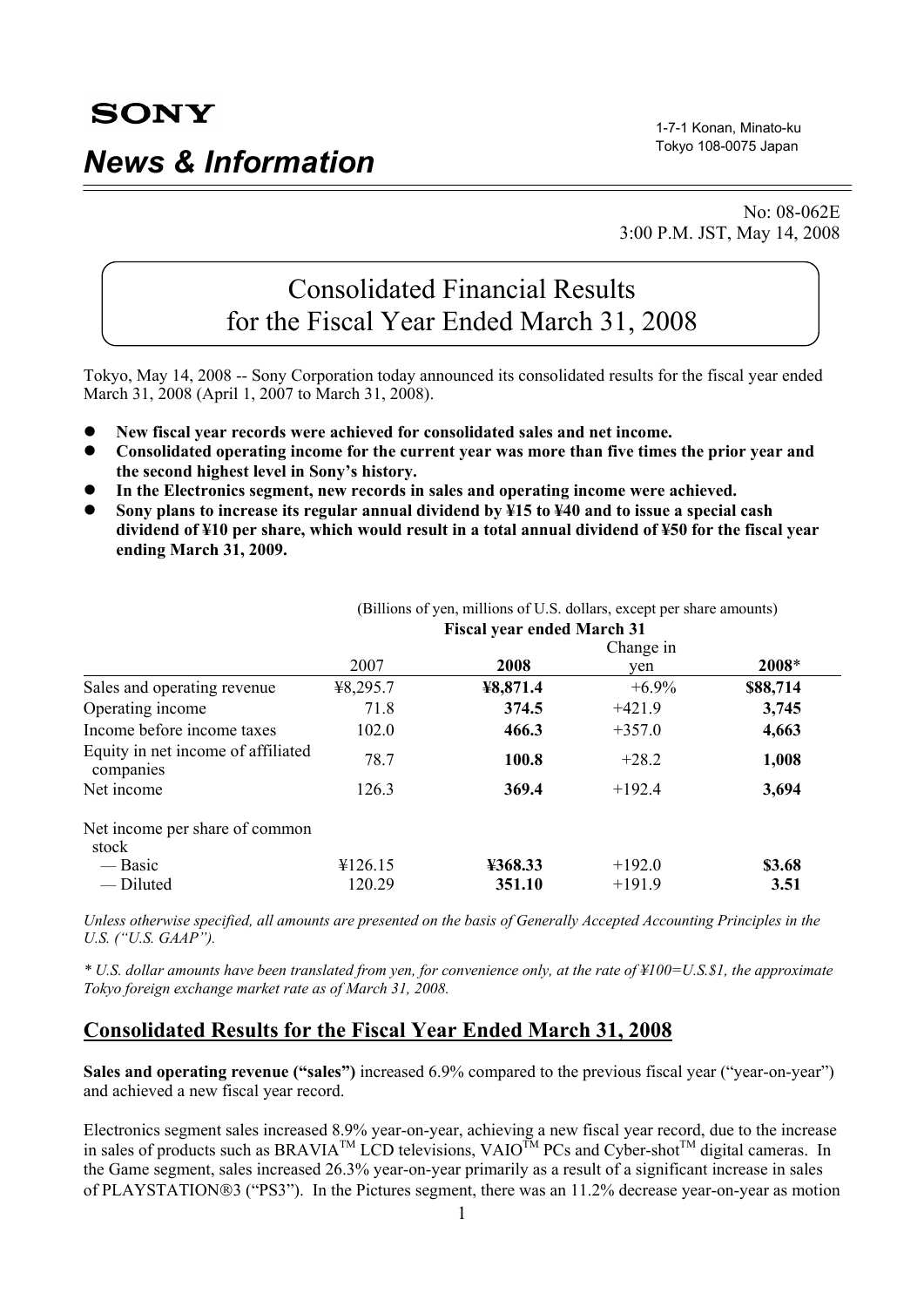pictures sales decreased due primarily to fewer films being released during the current fiscal year. In the Financial Services segment, revenue decreased by 10.5% year-on-year mainly due to net loss from investments in the separate account and deterioration in net valuation gains from convertible bonds in the general account reflecting a significant decline in the Japanese stock market and partially offset by an increase in insurance premium revenue at Sony Life Insurance Co., Ltd. ("Sony Life").

On a local currency basis, consolidated sales increased 6% year-on-year. For references herein to sales on a local currency basis, see Note on page 10.

**Operating income** increased 421.9% year-on-year resulting in Sony's second highest level of operating income.

In the Electronics segment, operating income increased, achieving a new fiscal year record, primarily as the result of an increase in sales as well as the positive impact from the depreciation of the yen against the euro. Products within the segment including VAIO PCs, Cyber-shot digital cameras, system LSIs, and Handycam® video cameras each achieved their highest levels of operating income in history, and contributed to the overall increase in operating income. In the Game segment, the operating loss decreased significantly primarily due to a decrease in the operating losses of the PS3 business as a result of successful PS3 hardware cost reductions and increased sales of PS3 software. In the Pictures segment, operating income increased mainly due to the strong performance of prior year films in the home entertainment and television markets as well as the benefit from the sale of a bankruptcy claim against KirchMedia, a former licensee of film and television product. In the Financial Services segment, a decline in operating income was mainly attributable to a deterioration in net valuation gains from convertible bonds and an impairment loss on equity securities in the general account of Sony Life reflecting significant decline in the Japanese stock market.

In addition, in the previous fiscal year a ¥51.2 billion provision was recorded for charges related to recalls by certain notebook computer makers and the subsequent global replacement program by Sony and certain notebook computer makers involving battery packs containing Sony-manufactured battery cells. A portion of the provision totaling ¥15.7 billion (\$157 million) was reversed in the current fiscal year based on the actual results of recalls and replacements as compared to our original estimates.

During this fiscal year, restructuring charges of ¥47.3 billion (\$473 million) were recorded as operating expenses compared to ¥38.8 billion in the previous fiscal year. Substantially all of these restructuring charges in both years relate to the Electronics segment.

Operating income during the current fiscal year included one-time gains primarily from a gain on the sale of a portion of the site of Sony's former headquarters of ¥60.7 billion (\$607 million), a ¥15.6 billion (\$156 million) gain relating to the sale of a portion of Sony's semiconductor operations in Nagasaki, Japan, including machinery and equipment, and a ¥10.0 billion (\$100 million) gain on the sale of the urban entertainment complex "The Sony Center am Potsdamer Platz" in Berlin, Germany. Operating income in the previous fiscal year included a gain on the sale of a portion of the site of Sony's former headquarters of ¥21.7 billion.

Operating income during the current fiscal year included a gain from the reversal of a portion of a legal provision as a result of the resolution of a legal matter, while a comparable gain was recorded in the previous fiscal year attributed to the reversal of a portion of patent-related provisions.

**Income before income taxes** was ¥466.3 billion (\$4,663 million), a new fiscal year record and a year-on-year increase of 357.0%, due to the increase in operating income discussed above and an improvement of ¥61.5 billion (\$615 million) in the net effect of other income and expenses. The improvement in the net effect of other income and expenses was primarily due to the recording of a gain of ¥81.0 billion (\$810 million) for the change in ownership interest in subsidiaries and investees as a result of the global initial public offering of shares of Sony Financial Holdings Inc. ("SFH") in connection with the listing of shares on the First Section of the Tokyo Stock Exchange in October 2007, and the recording of a net foreign exchange gain in the current fiscal year versus a net foreign exchange loss recorded in the previous fiscal year.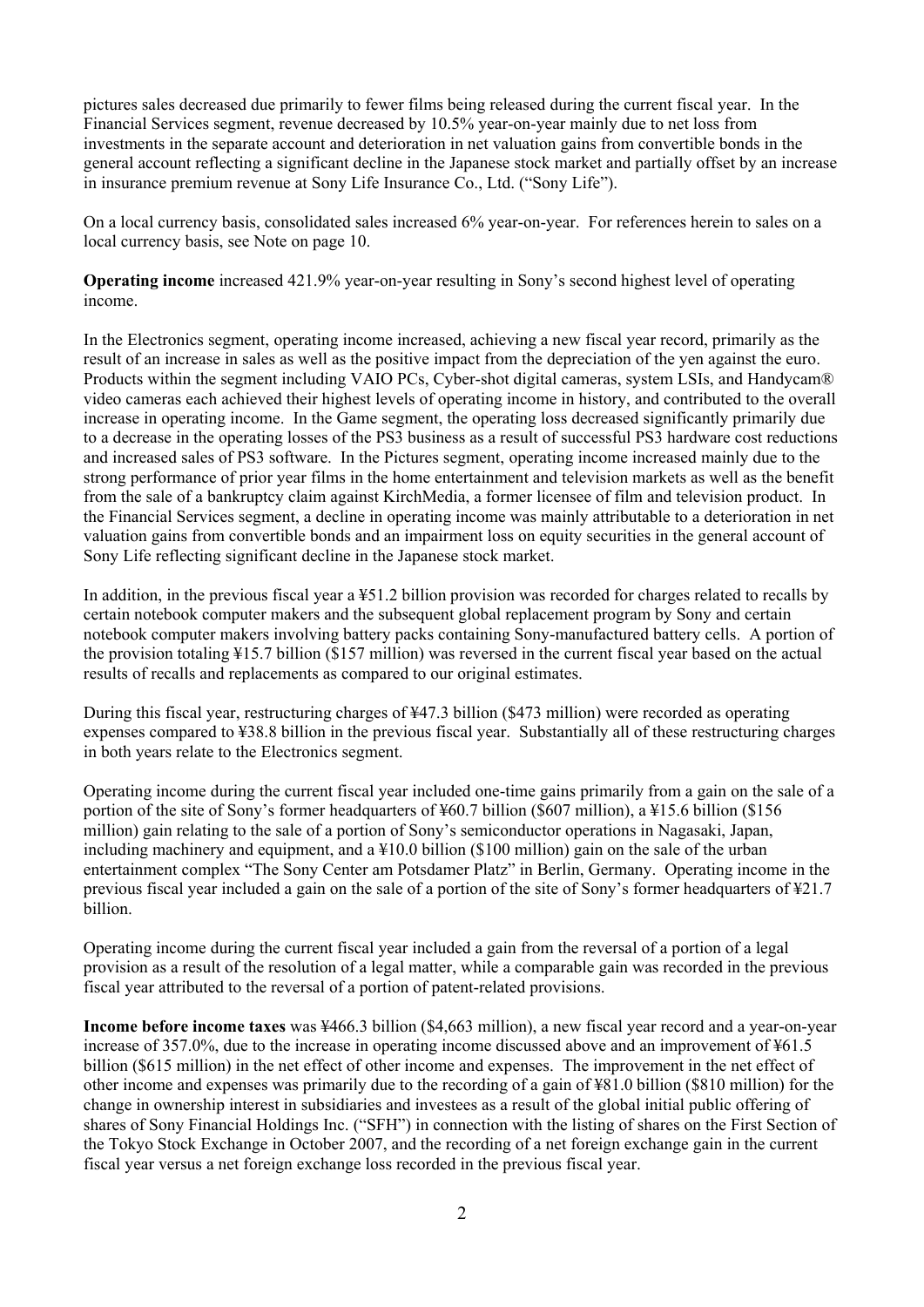**Income taxes**: During the current fiscal year, Sony recorded ¥203.5 billion (\$2,035 million) of income taxes resulting in an effective tax rate of 43.6%.

**Equity in net income of affiliated companies** increased 28.2% year-on-year to ¥100.8 billion (\$1,008 million), a new fiscal year record. Sony recorded equity in net income for Sony Ericsson Mobile Communications AB ("Sony Ericsson") of ¥79.5 billion (\$795 million), a decrease of ¥5.8 billion year-onyear primarily due to higher R&D expenses as a percentage of sales. Sony also recorded equity in net income of ¥10.0 billion (\$100 million) for SONY BMG MUSIC ENTERTAINMENT ("SONY BMG"), a year-onyear increase of ¥5.0 billion. This increase was due to lower restructuring, marketing and overhead costs as well as a gain on the sale of an interest in a joint venture of SONY BMG and the positive impact from the effect of foreign currency exchange rate fluctuations. Equity in net income of ¥7.4 billion (\$74 million) was recorded for S-LCD Corporation ("S-LCD"), a joint-venture with Samsung Electronics Co., Ltd., a year-onyear increase of ¥2.4 billion.

Sony did not record any equity gain or loss for Metro-Goldwyn-Mayer Inc. ("MGM") in the current fiscal year compared to equity in net loss of ¥18.9 billion recorded in the prior fiscal year. As of March 31, 2007, Sony no longer had any book basis in MGM and accordingly, no additional losses were recorded during the fiscal year ended March 31, 2008.

As a result of the changes in the items discussed above, **net income** increased 192.4% year-on-year to ¥369.4 billion (\$3,694 million), a new fiscal year record.

### **Operating Performance Highlights by Business Segment**

*"Sales and operating revenue" in each business segment represents sales and operating revenue recorded before intersegment transactions are eliminated. "Operating income (loss)" in each business segment represents operating income (loss) reported before intersegment transactions and unallocated corporate expenses are eliminated.* 

# *Electronics*

(Billions of yen, millions of U.S. dollars)

|                             | <b>Fiscal year ended March 31</b> |          |          |          |  |  |
|-----------------------------|-----------------------------------|----------|----------|----------|--|--|
|                             | Change in                         |          |          |          |  |  |
|                             | 2007                              | 2008     | Yen      | 2008     |  |  |
| Sales and operating revenue | 46,072.4                          | 46,613.8 | $+8.9\%$ | \$66,138 |  |  |
| Operating income            | 160.5                             | 356.0    | $+121.8$ | 3,560    |  |  |

*Unless otherwise specified, all amounts are on a U.S. GAAP basis.* 

**Sales** increased by 8.9% year-on-year (an 8% increase on a local currency basis) to ¥6,613.8 billion (\$66,138 million). Sales to outside customers increased 9.0% year-on-year. There was an increase in sales of products including BRAVIA LCD televisions, VAIO PCs and Cyber-shot digital cameras, all of which experienced higher unit sales in all regions. On the other hand, there was a decrease in sales of products including LCD rear-projection televisions as Sony decided to exit this business due to the shrinking market for these products.

**Operating income** was ¥356.0 billion (\$3,560 million), a 121.8% increase year-on-year. This increase was primarily the result of the increase in sales as well as the positive impact from the depreciation of the yen against the euro. With regard to products within the Electronics segment, operating income increased mainly for VAIO PCs and Cyber-shot digital cameras, which experienced higher sales, system LSIs, which saw an increase in sales of semiconductors for the Game segment, and Handycam® video cameras, which experienced increased sales of high value-added models. This was partially offset primarily by BRAVIA LCD televisions, for which profitability worsened due to unit selling price declines. Additionally, in the previous fiscal year a ¥51.2 billion provision was recorded for charges related to the notebook computer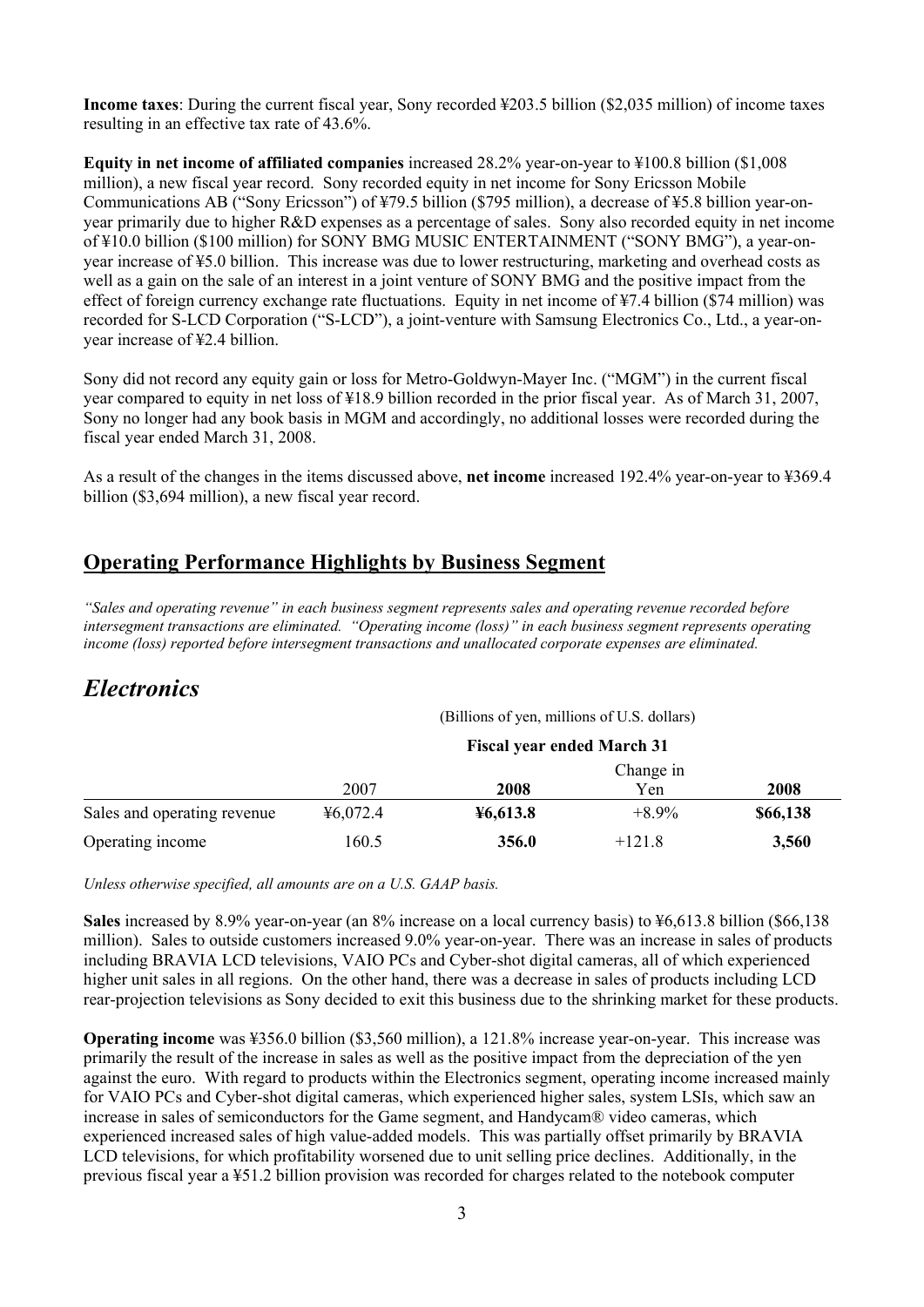battery pack recalls and subsequent global replacement program. A portion of the provision totaling ¥15.7 billion (\$157 million) was reversed in the current fiscal year based on the actual results of recalls and replacements as compared to our original estimates.

**Inventory**, as of March 31, 2008, was ¥822.0 billion (\$8,220 million), which increased ¥96.2 billion, or 13.3%, compared with the level as of March 31, 2007 and decreased ¥71.3 billion, or 8.0%, compared with the level as of December 31, 2007.

### *Operating Results for Sony Ericsson Mobile Communications AB*

*The following operating results for Sony Ericsson, which is accounted for by the equity method as Sony Corporation's ownership percentage is 50%, are not consolidated in Sony's consolidated financial statements. However, Sony believes that this disclosure provides additional useful analytical information to investors regarding operating performance of Sony.* 

|                             |                            | (Millions of euro) |                |  |
|-----------------------------|----------------------------|--------------------|----------------|--|
|                             | <b>Year ended March 31</b> |                    |                |  |
|                             | 2007                       | 2008               | Change in euro |  |
| Sales and operating revenue | €11,892                    | €12,693            | $+7\%$         |  |
| Income before income taxes  | 1,509                      | 1,405              | $-7$           |  |
| Net income                  | 1,142                      | 993                | -13            |  |

Sales for the year ended March 31, 2008 increased 7% year-on-year, boosted by strong sales of Walkman® and Cyber-shot phones. Income before income taxes decreased 7% year-on-year to  $\epsilon$ 1,405 million. This was primarily due to higher R&D expenses as a percentage of sales. As a result, Sony recorded equity in net income of ¥79.5 billion (\$795 million).

### *Game*

#### (Billions of yen, millions of U.S. dollars)

|                             | <b>Fiscal year ended March 31</b> |          |           |          |  |  |  |
|-----------------------------|-----------------------------------|----------|-----------|----------|--|--|--|
|                             |                                   |          | Change in |          |  |  |  |
|                             | 2007                              | 2008     | ven       | 2008     |  |  |  |
| Sales and operating revenue | ¥1,016.8                          | 41,284.2 | $+26.3\%$ | \$12,842 |  |  |  |
| Operating income (loss)     | (232.3)                           | (124.5)  |           | (1,245)  |  |  |  |

*Unless otherwise specified, all amounts are on a U.S. GAAP basis.* 

**Sales** increased 26.3% year-on-year (a 24% increase on a local currency basis) to ¥1,284.2 billion (\$12,842 million).

Hardware: Overall hardware sales increased as a result of a significant increase in sales of PS3, in addition to increased sales of PSP® (PlayStation®Portable) ("PSP"), for which a new slimmer, lighter model was released. Sales of PlayStation®2 ("PS2") decreased year-on-year.

Software: Overall software sales increased as a result of an increase in PS3 software sales.

The **operating loss** was ¥124.5 billion (\$1,245 million), an improvement of ¥107.8 billion year-on-year, and profit was recorded in the second half of the current fiscal year. The significant decrease in operating loss in the current fiscal year was primarily due to a decrease in the operating losses of the PS3 business as a result of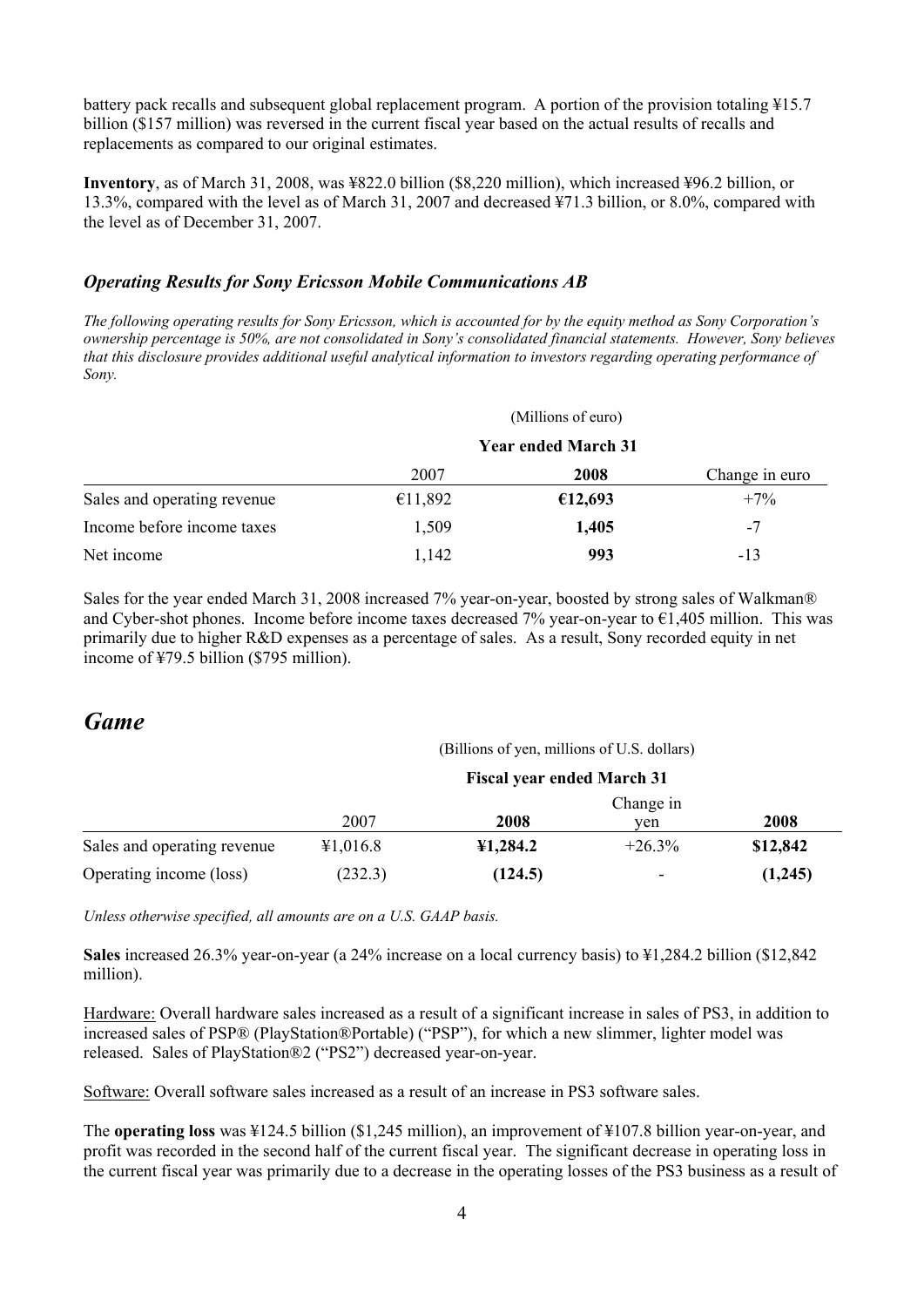successful PS3 hardware cost reductions and increased sales of PS3 software, as well as the strong performance of the PSP business with the introduction of a new model.

Worldwide hardware unit sales (increase/decrease year-on-year):\*

| $\rightarrow$ PS2: | 13.73 million units (a decrease of 0.98 million units)  |
|--------------------|---------------------------------------------------------|
| $\rightarrow$ PSP: | 13.89 million units (an increase of 4.36 million units) |
| $\rightarrow$ PS3. | 9.24 million units (an increase of 5.63 million units)  |

Worldwide software unit sales (increase/decrease year-on-year):\*

| $\rightarrow$ PS2: | 154.0 million units (a decrease of 39.5 million units) |
|--------------------|--------------------------------------------------------|
| $\rightarrow$ PSP  | 55.5 million units (an increase of 0.8 million units)  |
| $\rightarrow$ PS3. | 57.9 million units (an increase of 44.6 million units) |

\*Beginning with the quarter ended June 30, 2007, the method of reporting hardware and software unit sales has been changed from production shipments to recorded sales.

**Inventory,** as of March 31, 2008, was ¥181.6 billion (\$1,816 million), which represents a ¥17.3 billion, or 8.7%, decrease compared with the level as of March 31, 2007. Inventory decreased by ¥1.4 billion, or 0.8%, compared with the level as of December 31, 2007.

### *Pictures*

(Billions of yen, millions of U.S. dollars)

|                             | <b>Fiscal year ended March 31</b> |        |           |         |  |  |  |
|-----------------------------|-----------------------------------|--------|-----------|---------|--|--|--|
|                             |                                   |        |           |         |  |  |  |
|                             | 2007                              | 2008   | Yen       | 2008    |  |  |  |
| Sales and operating revenue | ¥966.3                            | ¥857.9 | $-11.2\%$ | \$8,580 |  |  |  |
| Operating income            | 42.7                              | 54.0   | $+26.5$   | 540     |  |  |  |

*Unless otherwise specified, all amounts are reported on a U.S. GAAP basis. The results presented above are a yentranslation of the results of Sony Pictures Entertainment ("SPE"), a U.S.-based operation which aggregates the results of its worldwide subsidiaries. Management analyzes the results of SPE in U.S. dollars, so discussion of certain portions of its results are specified as being on "a U.S. dollar basis."* 

**Sales** decreased 11.2% year-on-year (a 9% decrease on a U.S. dollar basis). Motion pictures sales decreased due primarily to fewer films being released during the current year. This was partially offset by higher home entertainment and television revenues from prior year films, including *Ghost Rider* and *Casino Royale*. Total Pictures segment sales also benefited from the sale of a bankruptcy claim against KirchMedia, a former licensee of film and television product. Revenues for the television business increased this fiscal year as a result of higher advertising and subscription revenue from several international channels. Major films released in the current fiscal year that contributed to both theatrical and home entertainment revenues included *Spider-Man 3* and *Superbad.*

**Operating income** increased 26.5% year-on-year. Operating income from motion pictures increased due to the strong performance of prior year films in the home entertainment and television markets. Operating income also increased due to the sale of the bankruptcy claim and the higher television business revenues discussed above.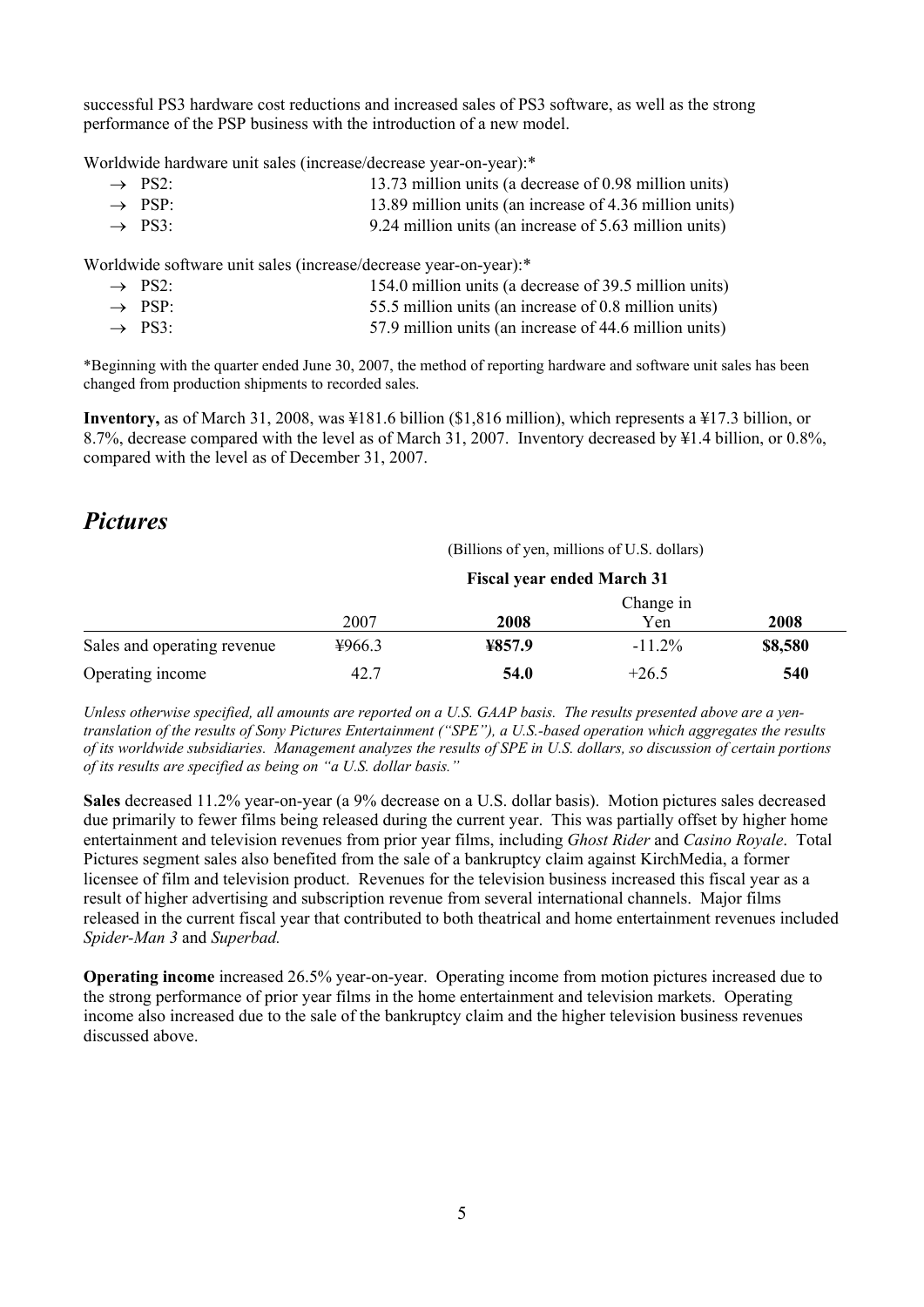# *Financial Services*

|                           | <b>Fiscal year ended March 31</b> |        |           |         |  |  |
|---------------------------|-----------------------------------|--------|-----------|---------|--|--|
|                           | Change in                         |        |           |         |  |  |
|                           | 2007                              | 2008   | ven       | 2008    |  |  |
| Financial service revenue | 4649.3                            | ¥581.1 | $-10.5\%$ | \$5,811 |  |  |
| Operating income          | 84.1                              | 22.6   | $-73.1$   | 227     |  |  |

*In Sony's Financial Services segment, results include SFH, Sony Life, Sony Assurance Inc., Sony Bank Inc. ("Sony Bank") and Sony Finance International Inc. Unless otherwise specified, all amounts are reported on a U.S. GAAP basis. Therefore, the results of Sony Life shown below differ from the results that SFH and Sony Life disclose on a Japanese statutory basis. As a result of the global initial public offering of shares of SFH, Sony Corporation's ownership percentage in SFH is 60%. Consolidated results for SFH continue to be consolidated in Sony's consolidated financial statements.* 

**Financial service revenue** decreased 10.5% year-on-year due to a decrease in revenue at Sony Life. Revenue at Sony Life was ¥464.1 billion (\$4,641 million), a ¥81.0 billion or 14.9% decrease year-on-year. Revenue decreased due to a net loss from investments in the separate account, a deterioration in net valuation gains from convertible bonds and an impairment loss on equity securities in the general account reflecting a significant decline in the Japanese stock market this fiscal year. Partially offsetting this was an increase in insurance premium revenue reflecting an increase in policy amounts in force.

**Operating income** decreased 73.1% as the result of a deterioration in profitability at Sony Life. Operating income at Sony Life was ¥11.5 billion (\$115 million), a ¥70.1 billion or 85.9% decrease compared to the previous fiscal year. This decrease was mainly due to a deterioration in net valuation gains from convertible bonds and an impairment loss on equity securities in the general account which more than offset the contribution from increased insurance premium revenue at Sony Life.

# *All Other*

(Billions of yen, millions of U.S. dollars)

(Billions of yen, millions of U.S. dollars)

|                             | <b>Fiscal year ended March 31</b> |        |         |         |  |  |  |
|-----------------------------|-----------------------------------|--------|---------|---------|--|--|--|
|                             |                                   |        |         |         |  |  |  |
|                             | 2007                              | 2008   | ven     | 2008    |  |  |  |
| Sales and operating revenue | 4355.1                            | ¥382.2 | $+7.6%$ | \$3,822 |  |  |  |
| Operating income            | 28.9                              | 50.2   | $+739$  | 502     |  |  |  |

*Unless otherwise specified, all amounts are on a U.S. GAAP basis.* 

**Sales** increased 7.6% year-on-year. Sales within All Other increased mainly due to the contribution from the sales at the U.S. music publishing company Famous Music LLC ("Famous Music"), acquired by Sony's U.S. based music publishing subsidiary Sony/ATV Music Publishing LLC ("Sony/ATV") and consolidated in the current fiscal year, the receipt of a settlement payment related to copyright infringement claims, an increase in sales at Sony Music Entertainment (Japan) Inc. ("SMEJ"), and higher fee revenue from broadband connection services, especially fiber-optic, at So-net Entertainment Corporation ("So-net"). An increase in trademark royalty income from Sony Ericsson also contributed to the increase in sales.

Sales at SMEJ increased year-on-year mainly as a result of an increase in music download sales. SMEJ's best-selling albums during the current fiscal year included *ORANGE* and *RANGE* by ORANGE RANGE, *FAKIN' POP* by Ken Hirai and *CAN'T BUY MY LOVE* by YUI.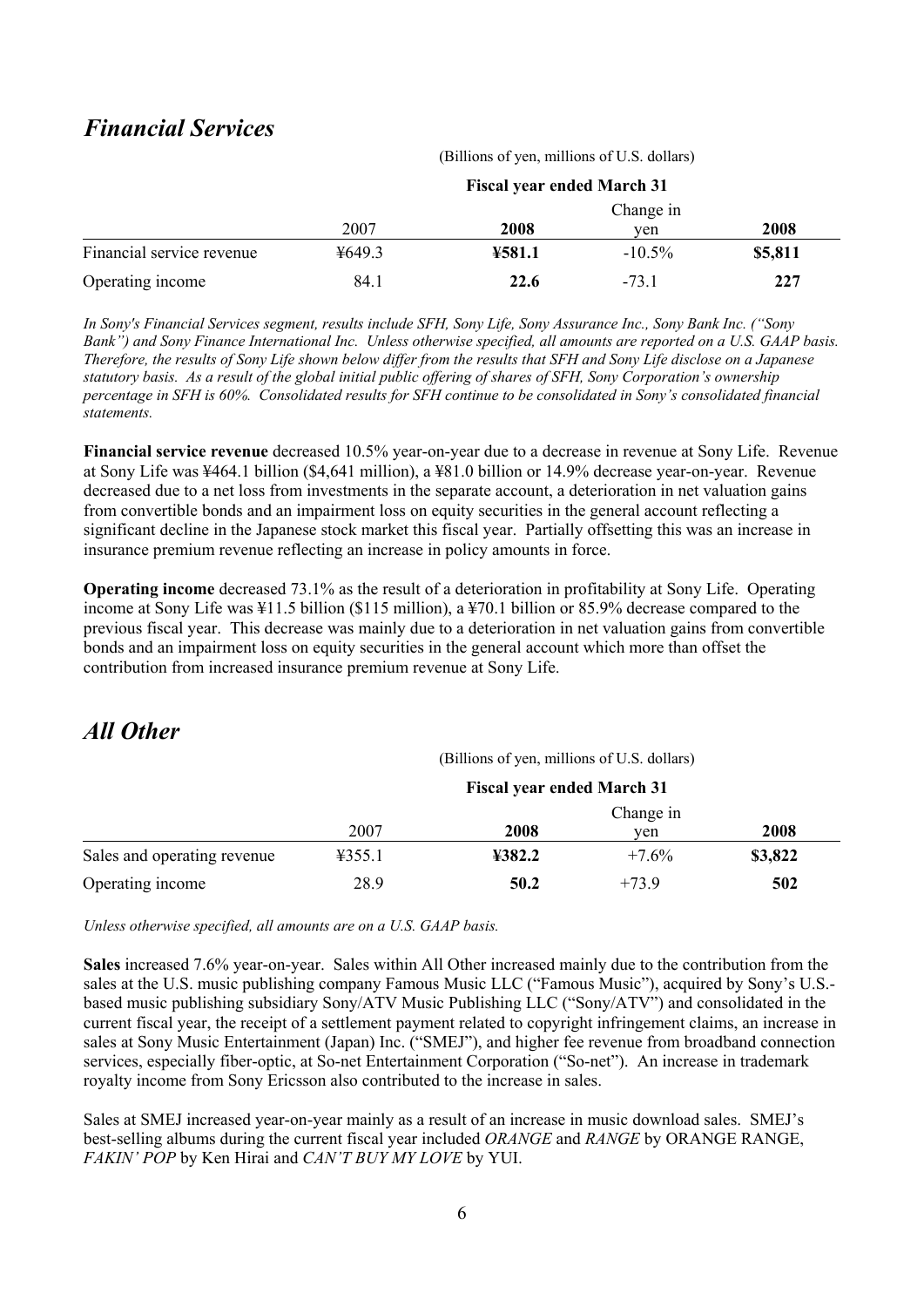**Operating income** increased 73.9% year-on-year. Operating income within All Other increased principally as a result of a ¥10.0 billion (\$100 million) gain on the sale of "The Sony Center am Potsdamer Platz" in Berlin, the above-mentioned receipt of a settlement payment related to copyright infringement claims and an increase in the above-mentioned trademark royalty income from Sony Ericsson.

#### *Operating Results for SONY BMG MUSIC ENTERTAINMENT*

*The following operating results for SONY BMG, which is accounted for by the equity method as Sony Corporation's ownership percentage is 50%, are not consolidated in Sony's consolidated financial statements. However, Sony believes that this disclosure provides additional useful analytical information to investors regarding operating performance of Sony.* 

(Millions of U.S. dollars)

|                             | <b>Year ended March 31</b> |         |                           |  |
|-----------------------------|----------------------------|---------|---------------------------|--|
|                             | 2007                       | 2008    | Change in<br>U.S. dollars |  |
| Sales and operating revenue | \$4,101                    | \$3,934 | $-4\%$                    |  |
| Income before income taxes  | 135                        | 257     | $+90$                     |  |
| Net income                  | 84                         | 178     | $+111$                    |  |

During the year ended March 31, 2008, sales revenue at SONY BMG decreased by 4% year-on-year primarily due to the continued decline in the physical music market worldwide not being offset by the growth in digital product sales. Despite the decrease in sales, income before income taxes increased by 90% compared to the previous year primarily due to a year-on-year reduction in restructuring costs of \$67 million, lower marketing costs, reductions in overhead costs from continued restructuring, a gain on the sale of an interest in a joint venture of SONY BMG and the favorable impact of currency fluctuations. As a result, equity in net income of ¥10.0 billion (\$100 million) was recorded by Sony. Best selling releases during the year included Alicia Keys' *As I Am*, Avril Lavigne's *The Best Damn Thing*, Celine Dion's *Taking Chances* and Leona Lewis' *Spirit*.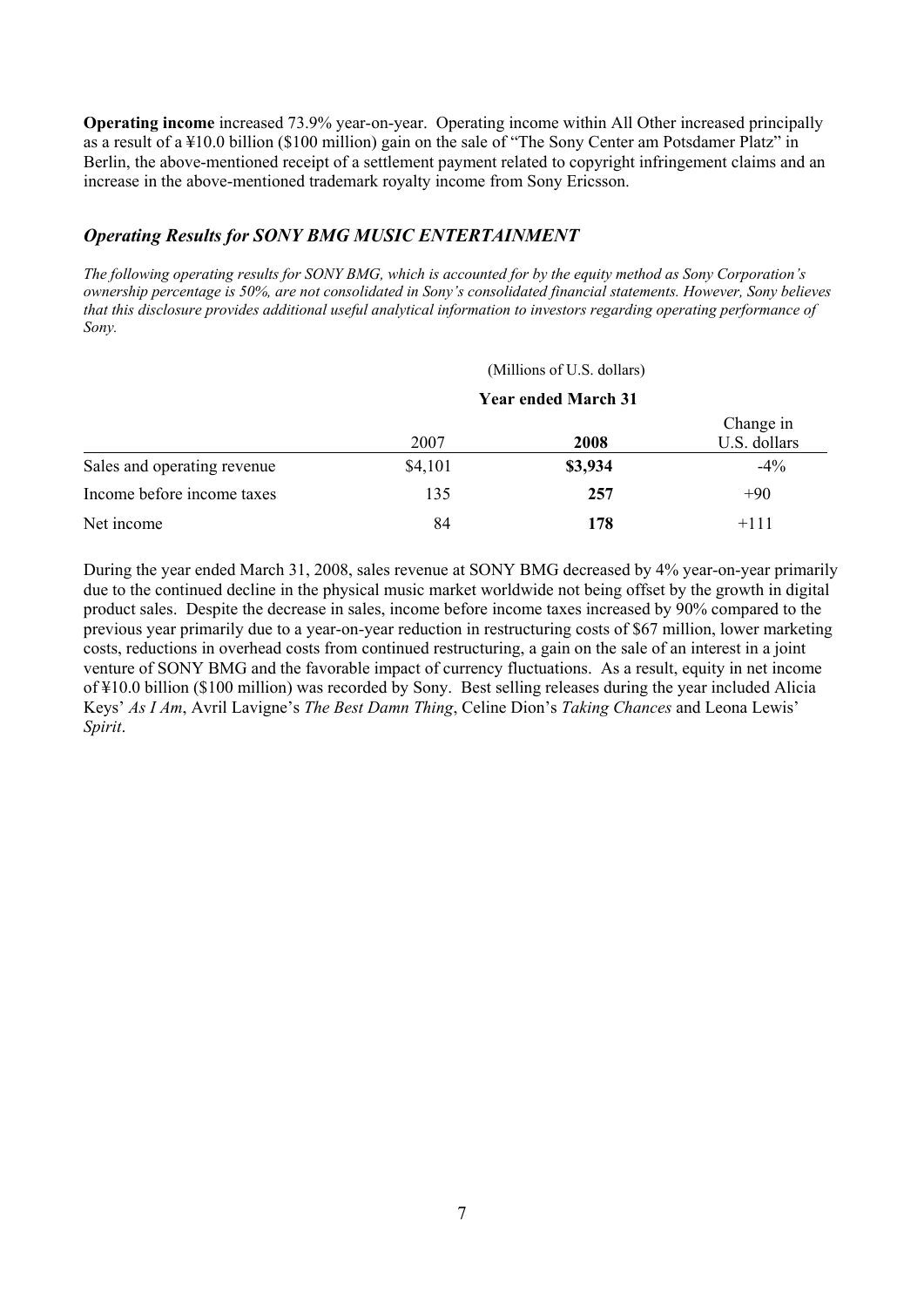## **Cash Flows**

*The following charts show Sony's unaudited cash flow information for all segments excluding the Financial Services segment and for the Financial Services segment alone. These separate condensed presentations are not required under U.S. GAAP, which is used in Sony's consolidated financial statements. However, because the Financial Services segment is different in nature from Sony's other segments, Sony utilizes this information to analyze its results without Financial Services and believes that these presentations may be useful in understanding and analyzing Sony's consolidated financial statements.* 

#### Cash Flows - Consolidated (Excluding Financial Services segment)

|                                                              |                                   | (Billions of yen, millions of U.S. dollars) |                  |         |
|--------------------------------------------------------------|-----------------------------------|---------------------------------------------|------------------|---------|
| Cash flows                                                   | <b>Fiscal year ended March 31</b> |                                             |                  |         |
|                                                              | 2007                              | 2008                                        | Change in<br>ven | 2008    |
| - From operating activities                                  | 4305.6                            | ¥519.1                                      | $4+213.5$        | \$5,191 |
| - From (used in) investing<br>activities                     | (431.1)                           | (14.9)                                      | $+416.2$         | (149)   |
| - From (used in) financing<br>activities                     | 59.6                              | (12.1)                                      | $-71.7$          | (121)   |
| Cash and cash equivalents at<br>beginning of the fiscal year | 585.5                             | 522.9                                       | $-62.6$          | 5,228   |
| Cash and cash equivalents at<br>end of the fiscal year       | 522.9                             | 948.7                                       | $+425.9$         | 9,487   |

**Operating Activities**: During the fiscal year ended March 31, 2008, despite an increase in inventory primarily in the Electronics segment, net cash was generated due to the contribution of net income after taking into account depreciation and amortization in the Electronics segment.

**Investing Activities**: During the fiscal year ended March 31, 2008, net cash was used to purchase semiconductor fabrication equipment and acquire Famous Music by Sony/ATV. This was partially offset by proceeds from the sale of SFH shares, the sale of "The Sony Center am Potsdamer Platz" in Berlin and the sale of a portion of the site of Sony's former headquarters.

As a result, the net cash generated by operating activities and used in investing activities during the fiscal year ended March 31, 2008 was ¥504.2 billion (\$5,042 million).

**Financing Activities**: During the fiscal year ended March 31, 2008, cash was used to redeem straight bonds and for dividend payments.

**Cash and Cash Equivalents**: As a result of the above factors, and taking into account the effect of exchange rate changes, the total balance of cash and cash equivalents was ¥948.7 billion (\$9,487 million) at March 31, 2008, an increase of ¥425.9 billion compared to March 31, 2007.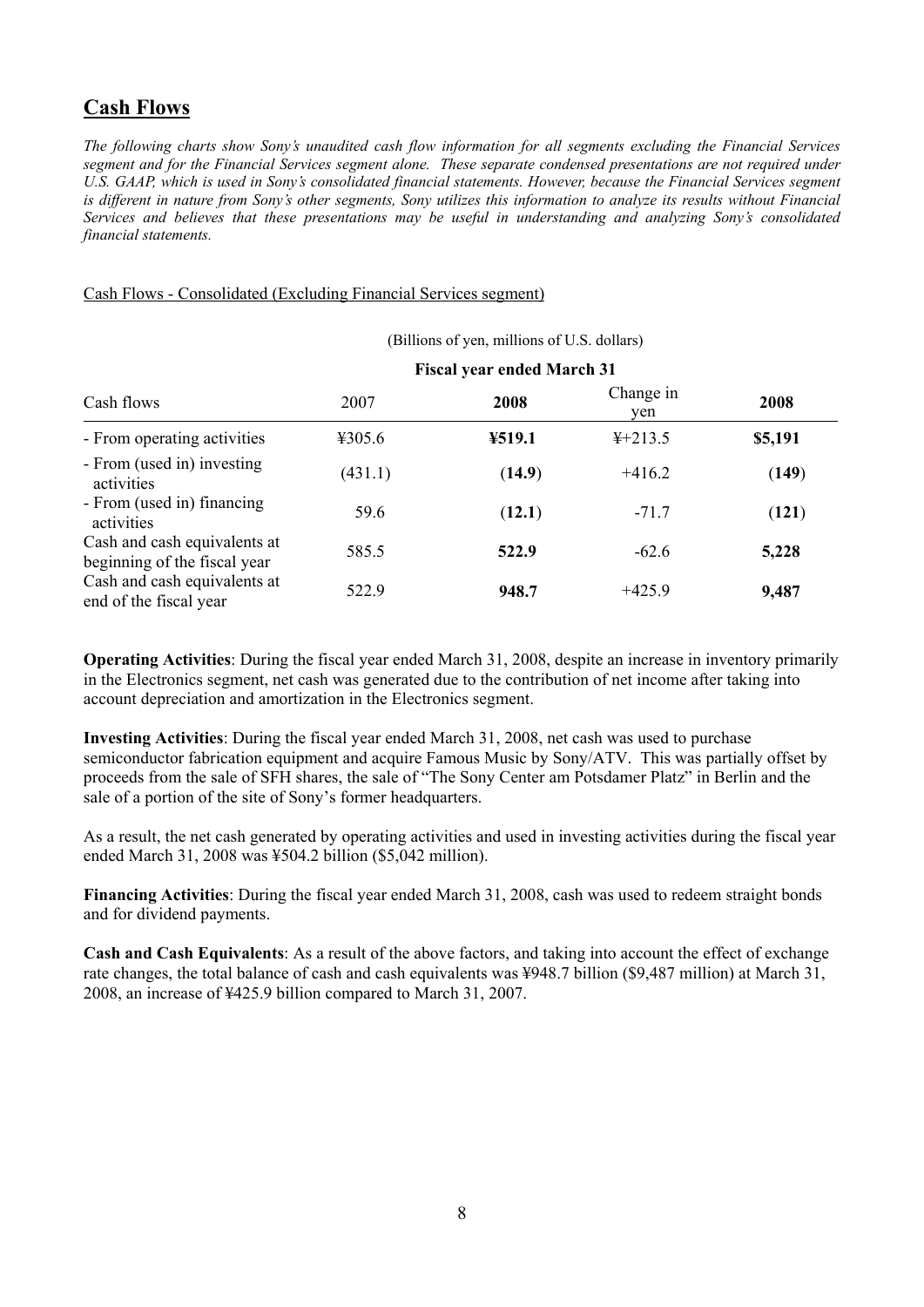#### Cash Flows - Financial Services segment

| Cash flows                                                   | 2007    | 2008    | Change in<br>ven | 2008    |
|--------------------------------------------------------------|---------|---------|------------------|---------|
| - From operating activities                                  | 4256.5  | 4242.6  | $4 - 13.9$       | \$2,426 |
| - From (used in) investing<br>activities                     | (276.7) | (873.6) | $-596.9$         | (8,736) |
| - From financing activities                                  | 179.6   | 491.7   | $+312.1$         | 4,917   |
| Cash and cash equivalents at<br>beginning of the fiscal year | 117.6   | 277.0   | $+159.4$         | 2,770   |
| Cash and cash equivalents at<br>end of the fiscal year       | 277.0   | 137.7   | $-139.3$         | 1,377   |

 (Billions of yen, millions of U.S. dollars)  **Fiscal year ended March 31** 

**Operating Activities:** Net cash provided by operating activities was generated primarily due to an increase in revenue from insurance premiums, reflecting an increase in policy amounts in force at Sony Life.

**Investing Activities**: Payments for investments and advances mainly carried out at Sony Life, and at Sony Bank where operations are expanding, exceeded proceeds from maturities of marketable securities, sales of securities investments and collections of advances.

**Financing Activities:** In addition to an increase in policyholders' accounts at Sony Life, there was an increase in deposits from customers at Sony Bank.

**Cash and Cash Equivalents**: As a result of the above, the balance of cash and cash equivalents was ¥137.7 billion (\$1,377 million) at March 31, 2008, a decrease of ¥139.3 billion compared to March 31, 2007.

### **Consolidated Results for the Fourth Quarter ended March 31, 2008**

**Sales** were ¥1,952.8 billion (\$19,528 million), a decrease of 6.5% (virtually flat on a local currency basis) compared to the same quarter of the previous fiscal year ("year-on-year").

In the Electronics segment, although there was an increase in sales to outside customers, overall sales decreased primarily due to a decrease in intersegment sales to the Game segment. Sales primarily of BRAVIA LCD televisions, VAIO PCs and Cyber-shot digital cameras increased, while sales of mobile phones produced for wireless customers, LCD rear-projection televisions and CRT televisions decreased. In the Game segment, despite an increase in sales from the PSP business, overall sales decreased mainly as a result of the decrease in sales from the PS2 business. In the Pictures segment, sales decreased primarily because fewer current year films were released into the home entertainment market compared to the same quarter of the previous year. Partially offsetting this decrease were the proceeds from the sale of a bankruptcy claim against KirchMedia. In the Financial Services segment, revenue decreased due to a net loss from investments in the separate account, a deterioration in net valuation gains from convertible bonds and an impairment loss on equity securities in the general account at Sony Life.

An **operating loss** of ¥4.7 billion (\$47 million) was reported, an improvement of ¥108.7 billion year-on-year. In the Electronics segment, despite a decrease in sales, the amount of loss decreased mainly as a result of a reversal of a portion of the provision for charges related to the notebook computer battery pack recalls and subsequent global replacement program as well as a gain relating to the sale of a portion of Sony's semiconductor operations in Nagasaki, including machinery and equipment. In the Game segment, there was a significant decrease in operating losses primarily due to a decrease in the operating losses of the PS3 business as a result of successful PS3 hardware cost reductions. Operating income for the Pictures segment increased due to the above-mentioned sale of the bankruptcy claim and lower marketing expenses year-on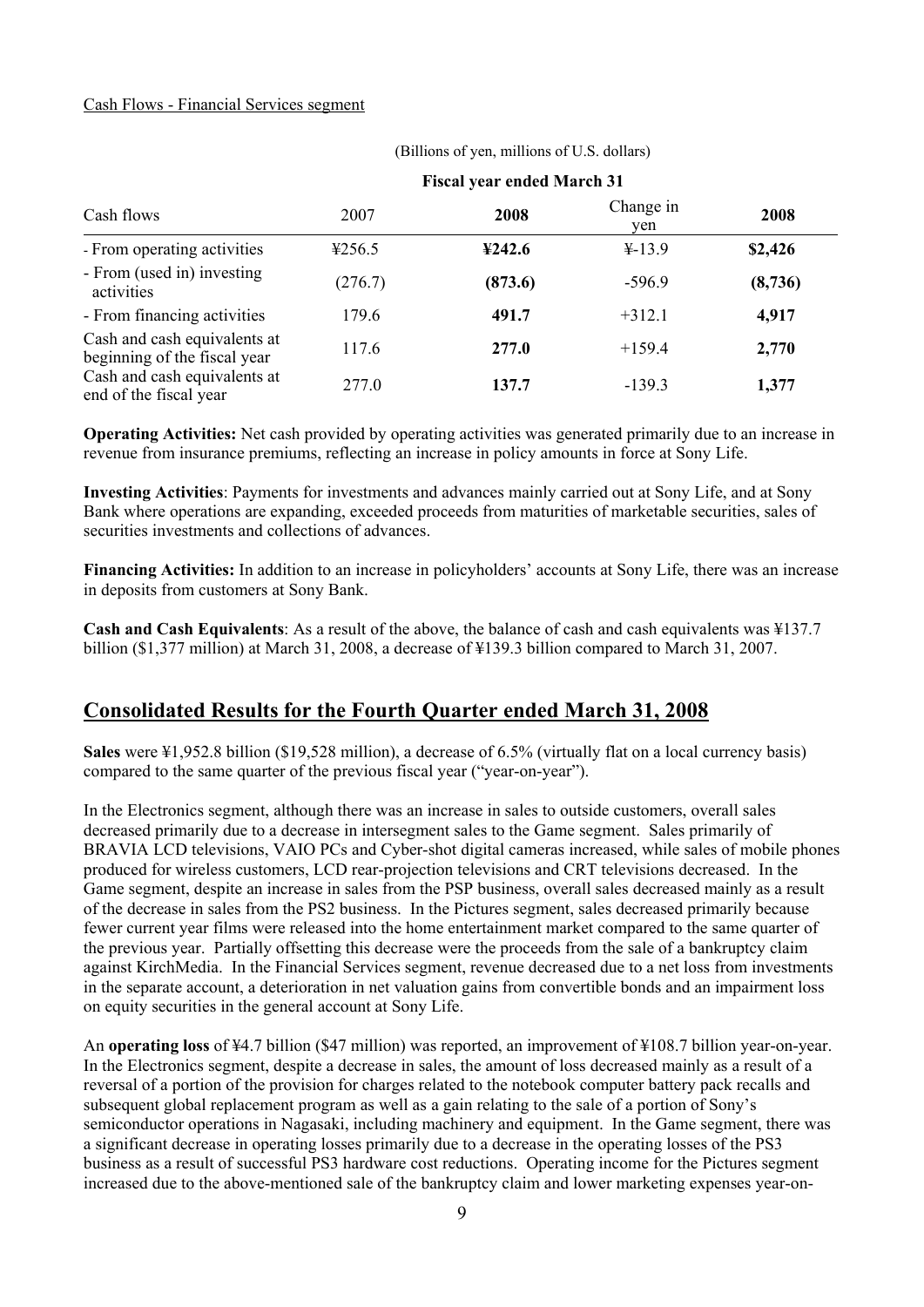year for films not yet released. These factors more than offset the impact of fewer current year films being released into the home entertainment market. In the current quarter, an operating loss was recorded within the Financial Services segment compared to operating income recorded in the same quarter of the previous fiscal year due to a deterioration in net valuation gains from convertible bonds and an impairment loss on equity securities in the general account of Sony Life noted above. Operating income within All Other increased principally as a result of a gain on the sale of "The Sony Center am Potsdamer Platz" and the receipt of a settlement payment related to copyright infringement claims.

During the current quarter, restructuring charges of ¥14.2 billion (\$142 million) were recorded as operating expenses compared to ¥23.1 billion in the same quarter of the previous fiscal year. Nearly all of these restructuring charges in both periods relate to the Electronics segment.

**Income before income taxes** was ¥6.2 billion (\$62 million), a ¥111.9 billion improvement from the ¥105.7 billion loss recorded in the same quarter of the prior fiscal year due to the decrease in operating loss discussed above.

**Income taxes:** Sony recorded a ¥6.3 billion (\$63 million) income tax benefit mainly due to the reversal of valuation allowances at certain Sony subsidiaries as the tax benefits previously reserved are now more likely than not to be realized.

**Equity in net income of affiliated companies** of ¥10.8 billion (\$108 million) was recorded, an 11.9% decrease year-on-year. Equity in net income of Sony Ericsson was ¥10.3 billion (\$103 million), a ¥9.3 billion decrease year-on-year. This decrease was primarily due to a less favorable product mix as a result of slowing market growth in mid-to-high end phones in markets where Sony Ericsson has a strong presence and an increase in R&D expenses. For S-LCD, equity of net income of ¥3.4 billion (\$34 million) was recorded, a ¥1.5 billion increase year-on-year. Equity in net loss of ¥2.3 billion (\$23 million) was recorded for SONY BMG, a year-on-year deterioration of ¥1.0 billion. The increased loss was primarily due to lower revenues in the current quarter which more than offset lower restructuring expenses. Sony did not record an equity gain or loss for MGM in the current quarter compared to equity in net loss of ¥8.2 billion recorded in the same quarter of the prior fiscal year. As of March 31, 2007, Sony no longer had any book basis in MGM and accordingly, no additional losses were recorded during the quarter ended March 31, 2008.

**Net income** of ¥29.0 billion (\$290 million) was recorded during the quarter, a ¥96.6 billion improvement from the ¥67.6 billion loss recorded in the same quarter of the prior fiscal year.

#### **Note**

During the fiscal year ended March 31, 2008, the average value of the yen was ¥113.3 against the U.S. dollar and ¥160.0 against the euro, which was 2.4% higher against the U.S. dollar and 7.1% lower against the euro, compared with the average rates for the previous fiscal year. During the quarter ended March 31, 2008, the average value of the yen was ¥104.3 against the U.S. dollar and ¥156.2 against the euro, which was 13.6% higher against the U.S. dollar and 0.7% lower against the euro, compared with the average rates for the same quarter of the previous fiscal year.

Sales on a local currency basis described herein reflect sales obtained by applying the yen's monthly average exchange rate in the previous fiscal year and the same quarter of the previous fiscal year to local currency-denominated monthly sales in the current fiscal year and the current quarter, respectively. Sales on a local currency basis are not reflected in Sony's consolidated financial statements and are not measures conforming with U.S. GAAP. In addition, Sony does not believe that these measures are a substitute for U.S. GAAP measures. However, Sony believes that disclosing sales information on a local currency basis provide additional useful analytical information to investors regarding operating performance of Sony.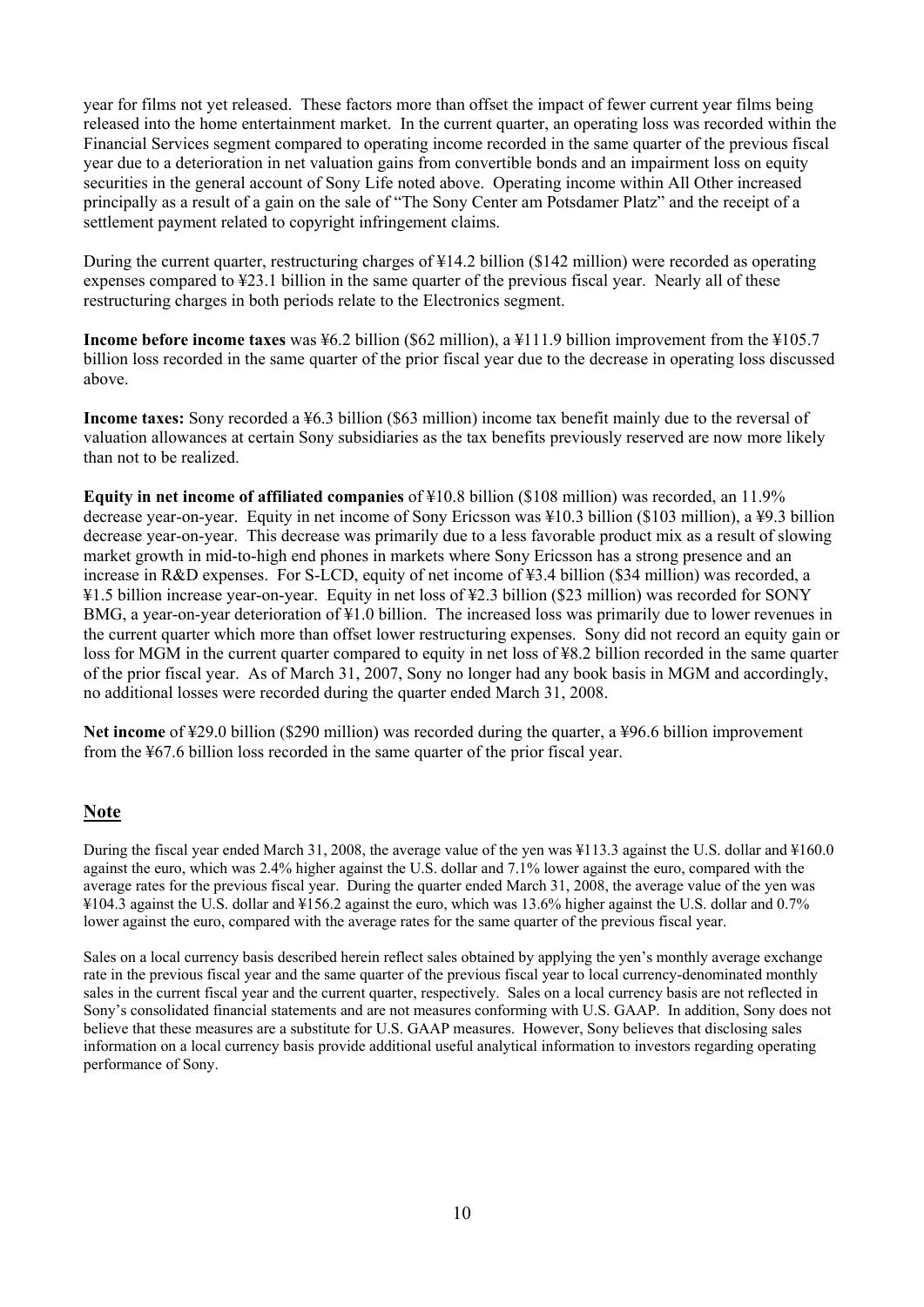## **Rewarding Shareholders**

Sony believes that continuously increasing corporate value and providing dividends are essential to rewarding shareholders. It is Sony's policy to utilize retained earnings, after ensuring the perpetuation of stable dividends, to carry out various investments that contribute to an increase in corporate value such as those that ensure future growth and strengthen competitiveness.

On May 14, 2008, a year-end cash dividend of ¥12.5 (\$0.13) per share (the same as the amount paid in the previous fiscal year) payable as of June 2, 2008 was approved by the Board of Directors. Sony has already paid an interim dividend of ¥12.5 per share to each shareholder; accordingly, the total annual cash dividend per share would be ¥25.0 (\$0.25).

In regards to the annual dividend for the fiscal year ending March 31, 2009, Sony plans to increase its regular dividend per share by ¥15 to ¥40 per annum from ¥25 per share in the current fiscal year upon careful consideration of Sony's results for the current fiscal year and other factors. Sony also plans to distribute a special cash dividend of ¥10 per share as part of the interim dividend, which would be paid in December 2008. This special dividend would reward our shareholders for the successful global initial public offering of shares of SFH and be in appreciation of their support during the implementation of our three-year restructuring program as well as other corporate initiatives which resulted in record consolidated net income during the fiscal year ended March 31, 2008. As a result, Sony plans to pay a total annual dividend for the fiscal year ending March 31, 2009 of ¥50 per share, comprising an interim dividend of ¥30 per share and a year-end dividend of ¥20 per share.

## **Outlook for the Fiscal Year ending March 31, 2009**

|                                                      | (Billions of yen) | Change from previous<br>fiscal year |
|------------------------------------------------------|-------------------|-------------------------------------|
| Sales and operating revenue                          | 49,000            | $+1\%$                              |
| Operating income                                     | 450               | $+20$                               |
| Income before income taxes                           | 440               | -6                                  |
| Equity in net income of affiliated companies         | 70                | $-31$                               |
| Net income                                           | 290               | $-22$                               |
| Capital expenditures (additions to fixed assets) $*$ | ¥430              | $+28$                               |
| Depreciation and amortization**                      | 420               | $-2$                                |
| (Depreciation expenses for tangible assets)          | (330)             | $\theta$                            |
| Research and development expenses                    | 540               | $^{+4}$                             |

*\*Investments in S-LCD are not included within the forecast for capital expenditures.*

\*\*The forecast for depreciation and amortization includes amortization of intangible assets and amortization of *deferred insurance acquisition costs.* 

Assumed foreign currency exchange rates: approximately ¥100 to the U.S. dollar and approximately ¥158 to the euro.

Forecasted consolidated operating results above have been prepared based on the current business environment and reflect the factors noted below.

With regard to operating income, in the fiscal year ended March 31, 2008 there were significant one-time gains recorded including a ¥60.7 billion gain on the sale of a portion of the site of Sony's former headquarters. We do not anticipate any similar one-time gains during the fiscal year ending March 31, 2009.

The above forecast includes restructuring charges, recorded as operating expenses, of approximately ¥20 billion expected to be incurred across the Sony Group during the fiscal year, primarily within the Electronics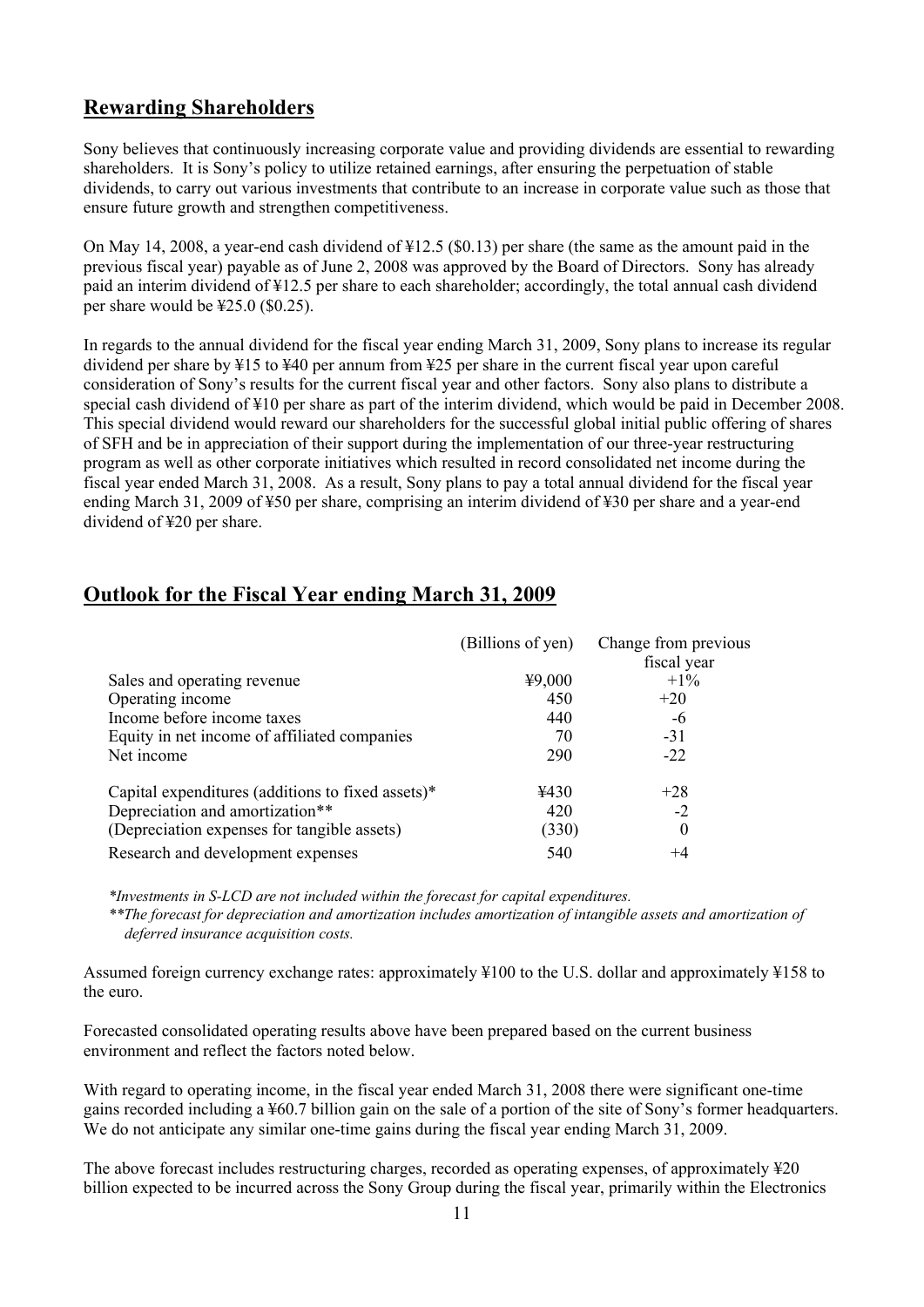segment, compared to ¥47.3 billion of restructuring charges recorded during the fiscal year ended March 31, 2008.

We anticipate a decrease in income before income taxes for the fiscal year ending March 31, 2009 due to the absence of a gain of ¥81.0 billion recorded in other income for the fiscal year ended March 31, 2008 for the change in ownership interest in subsidiaries and investees as a result of the global initial public offering of shares of SFH in connection with the listing of shares.

Equity in net income of affiliated companies is expected to decrease. This is due to slowing market growth for mid-to-high end mobile phones and an increase in R&D expenses for Sony Ericsson and an increase in restructuring costs expected for SONY BMG.

Capital expenditures for the fiscal year ending March 31, 2009 are expected to increase primarily within the Electronics segment. Within the Electronics segment, capital expenditures in the semiconductor business during the fiscal year are expected to increase by approximately ¥20 billion to approximately ¥110 billion due to an increase in the amount invested in image sensors.

The forecast for each business segment is as follows:

#### Electronics

Despite an expected increase in sales primarily of BRAVIA LCD televisions, VAIO PCs and Cyber-shot digital cameras, sales are expected to be flat compared to the fiscal year ended March 31, 2008 mainly due to the impact of the appreciation of the yen against the U.S. dollar. Although a significant improvement in operating profitability is expected for the television business, overall operating income is expected to decrease mainly due to the impact of the appreciation of the yen against the U.S. dollar.

#### Game

Despite an expected decrease in Game segment sales as a result of a decline in sales for the PS2 business, the Game segment as a whole is expected to have positive operating income for the fiscal year ending March 31, 2009 as the profitability of the segment will improve significantly due to hardware cost reductions and an enhanced line-up of software titles in the PS3 business.

#### Pictures

A decrease in sales is expected mainly due to the impact of the appreciation of the yen against the U.S. dollar. A decrease in operating income is anticipated as the benefit from the sale of a bankruptcy claim against KirchMedia in the fiscal year ended March 31, 2008 is not expected to recur in the fiscal year ending March 31, 2009.

#### Financial Services

The effect of gains and losses on investments at Sony Life due to stock market fluctuations are not incorporated within the forecast for the fiscal year ending March 31, 2009. Therefore, we anticipate a significant increase in revenue and operating income within the segment compared to the fiscal year ended March 31, 2008 which experienced the effect of a downturn in the Japanese stock market.

#### **Note to the above Forecast**

The above forecast is based on the market prices of the portfolio of our Financial Services segment as of March 31, 2008. Sony cautions that a number of risks and uncertainties, including market volatility and fluctuations, could cause actual results for the Financial Services segment to differ materially from the forecasts. In addition, the impact on this portfolio may not match the changes in valuation realized in the Japanese equity markets since there may be differences between prices of individual securities and movements in market indices like the TOPIX.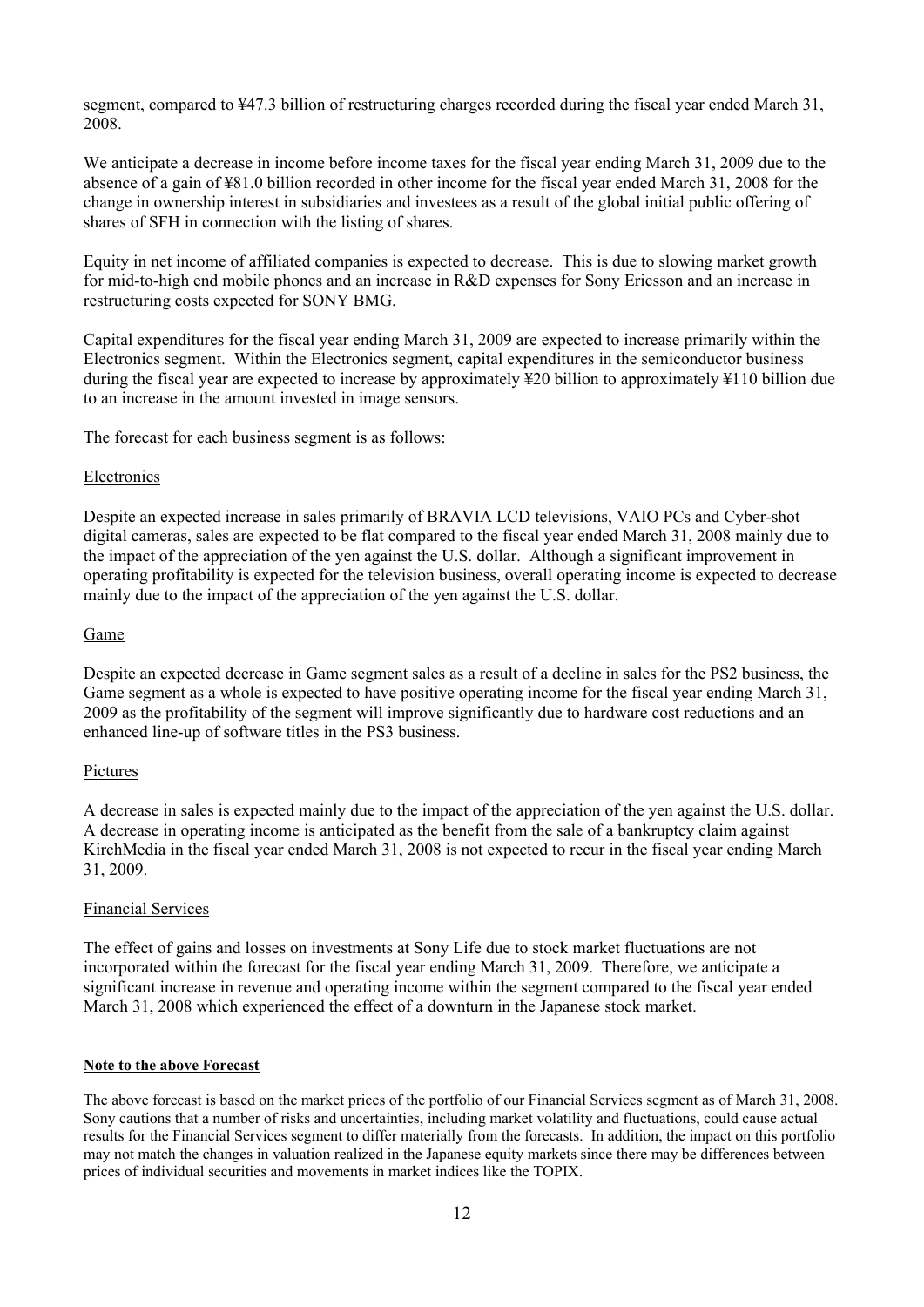According to a hypothetical sensitivity analysis based on our portfolio (primarily corporate investment trusts held for trading purposes and convertible bonds within the assets of Sony Life's general account) as of March 31, 2008, a fluctuation of 10 percentage points in the TOPIX could create an impact on Sony's consolidated operating income of approximately ¥12-13 billion. Actual profits or losses may differ materially from the above analysis because the change in the prices of individual securities held by Sony Life may not match the change in the price of the TOPIX and the specific holdings within the portfolio may change as a result of future operations such as trading or the conversion of convertible bonds, the market prices of which may be affected by the fluctuation in market interest rates. In addition, the possibility of impairment losses in equity securities (excluding equity securities included in the corporate investment trust for trading purposes) held is not included in the analysis above.

#### **Cautionary Statement**

Statements made in this release with respect to Sony's current plans, estimates, strategies and beliefs and other statements that are not historical facts are forward-looking statements about the future performance of Sony. Forward-looking statements include, but are not limited to, those statements using words such as "believe," "expect," "plans," "strategy," "prospects," "forecast," "estimate," "project," "anticipate," "aim," "may" or "might" and words of similar meaning in connection with a discussion of future operations, financial performance, events or conditions. From time to time, oral or written forward-looking statements may also be included in other materials released to the public. These statements are based on management's assumptions and beliefs in light of the information currently available to it. Sony cautions you that a number of important risks and uncertainties could cause actual results to differ materially from those discussed in the forward-looking statements, and therefore you should not place undue reliance on them. You also should not rely on any obligation of Sony to update or revise any forward-looking statements, whether as a result of new information, future events or otherwise. Sony disclaims any such obligation. Risks and uncertainties that might affect Sony include, but are not limited to (i) the global economic environment in which Sony operates, as well as the economic conditions in Sony's markets, particularly levels of consumer spending; (ii) exchange rates, particularly between the yen and the U.S. dollar, the euro and other currencies in which Sony makes significant sales or in which Sony's assets and liabilities are denominated; (iii) Sony's ability to continue to design and develop and win acceptance of, as well as achieve sufficient cost reductions for, its products and services, including newly introduced platforms within the Game segment, which are offered in highly competitive markets characterized by continual new product introductions, rapid development in technology and subjective and changing consumer preferences (particularly in the Electronics, Game and Pictures segments, and the music business); (iv) Sony's ability and timing to recoup large-scale investments required for technology development and increasing production capacity; (v) Sony's ability to implement successfully business reorganization activities in its Electronics segment; (vi) Sony's ability to implement successfully its network strategy for its Electronics, Game and Pictures segments, and All Other, including the music business, and to develop and implement successful sales and distribution strategies in its Pictures segment and the music business in light of the Internet and other technological developments; (vii) Sony's continued ability to devote sufficient resources to research and development and, with respect to capital expenditures, to correctly prioritize investments (particularly in the Electronics segment); (viii) Sony's ability to maintain product quality (particularly in the Electronics and Game segments); (ix) the success of Sony's joint ventures and alliances; (x) the outcome of pending legal and/or regulatory proceedings; (xi) shifts in customer demand for financial services such as life insurance and Sony's ability to conduct successful asset liability management in the Financial Services segment; and (xii) the impact of unfavorable conditions or developments (including market fluctuations or volatility) in the Japanese equity markets on the revenue and operating income of the Financial Services segment. Risks and uncertainties also include the impact of any future events with material adverse impacts.

#### Investor Relations Contacts:

Tokyo New York London Tatsuyuki Sonoda Sam Levenson/Justin Hill/ Miki Emura  $+81-(0)3-6748-2180$   $+1-212-833-6722$   $+44-(0)20-7444-9713$ 

Shinji Tomita

Home Page: http://www.sony.net/IR/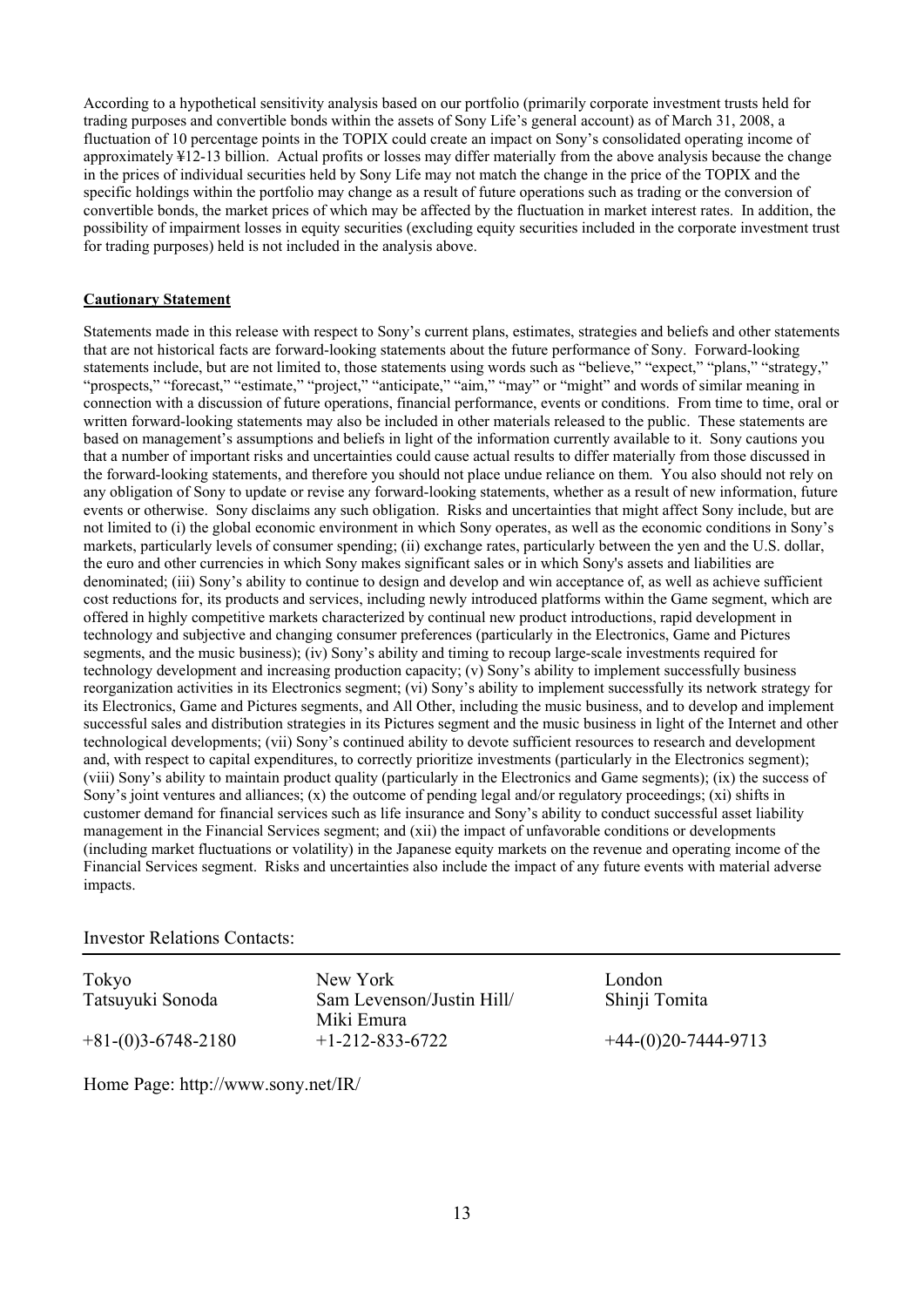#### **Consolidated Financial Statements Consolidated Balance Sheets**

| (Millions of yen, millions of U.S. dollars)                  |   |                           |   |                         |   |                              |                        |                   |
|--------------------------------------------------------------|---|---------------------------|---|-------------------------|---|------------------------------|------------------------|-------------------|
| <b>ASSETS</b>                                                |   | 2007                      |   | 2008                    |   | March 31<br>Change from 2007 |                        | 2008              |
| Current assets:                                              |   |                           |   |                         |   |                              |                        |                   |
| Cash and cash equivalents                                    | ¥ | 799,899                   | ¥ | 1,086,431               | ¥ | $+286,532$                   | $+35.8 \%$ \$          | 10,864            |
| Marketable securities                                        |   | 493,315                   |   | 427,709                 |   | $-65,606$                    | $-13.3$                | 4,277             |
| Notes and accounts receivable, trade                         |   | 1,490,452                 |   | 1,183,620               |   | $-306,832$                   | $-20.6$                | 11,836            |
| Allowance for doubtful accounts and sales returns            |   | (120, 675)                |   | (93, 335)               |   | $+27,340$                    | $-22.7$                | (933)             |
| Inventories                                                  |   | 940,875                   |   | 1,021,595               |   | $+80,720$                    | $+8.6$                 | 10,216            |
| Deferred income taxes                                        |   | 243,782                   |   | 237,073                 |   | $-6,709$                     | $-2.8$                 | 2,371             |
| Prepaid expenses and other current assets                    |   | 699.075                   |   | 1,146,570               |   | $+447,495$                   | $+64.0$                | 11,466            |
|                                                              |   | 4,546,723                 |   | 5,009,663               |   | $+462,940$                   | $+10.2$                | 50,097            |
| Film costs                                                   |   | 308,694                   |   | 304,243                 |   | -4,451                       | $-1.4$                 | 3,042             |
| Investments and advances:                                    |   |                           |   |                         |   |                              |                        |                   |
| Affiliated companies                                         |   | 448,169                   |   | 381,188                 |   | $-66,981$                    | $-14.9$                | 3,812             |
| Securities investments and other                             |   | 3,440,567                 |   | 3,954,460               |   | $+513,893$                   | $+14.9$                | 39,544            |
|                                                              |   | 3,888,736                 |   | 4,335,648               |   | $+446,912$                   | $+11.5$                | 43,356            |
| Property, plant and equipment:                               |   |                           |   |                         |   |                              |                        |                   |
| Land                                                         |   | 167,493                   |   | 158,289                 |   | $-9,204$                     | $-5.5$                 | 1,583             |
| <b>Buildings</b>                                             |   | 978,680                   |   | 903,116                 |   | $-75,564$                    | $-7.7$                 | 9,031             |
| Machinery and equipment                                      |   | 2,479,308                 |   | 2,483,016               |   | $+3,708$                     | $+0.1$                 | 24,830            |
| Construction in progress                                     |   | 64,855                    |   | 55,740                  |   | $-9,115$                     | $-14.1$                | 557               |
| Less-Accumulated depreciation                                |   | (2,268,805)               |   | (2,356,812)             |   | $-88,007$                    | $+3.9$                 | (23, 568)         |
|                                                              |   | 1,421,531                 |   | 1,243,349               |   | $-178,182$                   | $-12.5$                | 12,433            |
| Other assets:                                                |   |                           |   |                         |   |                              |                        |                   |
|                                                              |   |                           |   | 263,490                 |   |                              | $+13.0$                | 2,635             |
| Intangibles, net<br>Goodwill                                 |   | 233,255<br>304,669        |   |                         |   | $+30,235$<br>$-246$          | $-0.1$                 | 3,044             |
|                                                              |   |                           |   | 304,423                 |   |                              |                        |                   |
| Deferred insurance acquisition costs                         |   | 394,117                   |   | 396,819                 |   | $+2,702$                     | $+0.7$                 | 3,968             |
| Deferred income taxes                                        |   | 216,997                   |   | 198,666                 |   | $-18,331$                    | $-8.4$                 | 1,987             |
| Other                                                        |   | 401,640                   |   | 496,438                 |   | $+94,798$                    | $+23.6$                | 4,965             |
|                                                              |   | 1,550,678<br>¥ 11,716,362 | ¥ | 1,659,836<br>12,552,739 | ¥ | $+109,158$<br>$+836,377$     | $+7.0$<br>$+7.1 \%$ \$ | 16,599<br>125,527 |
| LIABILITIES AND STOCKHOLDERS' EQUITY<br>Current liabilities: |   |                           |   |                         |   |                              |                        |                   |
| Short-term borrowings                                        | ¥ | 52,291                    | ¥ | 63,224                  | ¥ | $+10,933$                    | $+20.9 \%$ \$          | 632               |
| Current portion of long-term debt                            |   | 43,170                    |   | 291,879                 |   | $+248,709$                   | $+576.1$               | 2,919             |
| Notes and accounts payable, trade                            |   | 1,179,694                 |   | 920,920                 |   | $-258,774$                   | $-21.9$                | 9,209             |
| Accounts payable, other and accrued expenses                 |   | 968,757                   |   | 896,598                 |   | $-72,159$                    | $-7.4$                 | 8,966             |
| Accrued income and other taxes                               |   | 70,286                    |   | 200,803                 |   | $+130,517$                   | $+185.7$               | 2,008             |
| Deposits from customers in the banking business              |   | 752,367                   |   | 1,144,399               |   | $+392,032$                   | $+52.1$                | 11,444            |
| Other                                                        |   | 485,287                   |   | 505,544                 |   | $+20,257$                    | $+4.2$                 | 5,056             |
|                                                              |   | 3,551,852                 |   | 4,023,367               |   | $+471,515$                   | $+13.3$                | 40,234            |
| Long-term liabilities:                                       |   |                           |   |                         |   |                              |                        |                   |
| Long-term debt                                               |   | 1,001,005                 |   | 729,059                 |   | $-271,946$                   | $-27.2$                | 7,291             |
| Accrued pension and severance costs                          |   | 173,474                   |   | 231,237                 |   | $+57,763$                    | $+33.3$                | 2,312             |
| Deferred income taxes                                        |   | 261,102                   |   | 268,600                 |   | $+7,498$                     | $+2.9$                 | 2,686             |
| Future insurance policy benefits and other                   |   | 3,037,666                 |   | 3,298,506               |   | $+260,840$                   | $+8.6$                 | 32,985            |
| Other                                                        |   | 281,589                   |   | 260,032                 |   | $-21,557$                    | $-7.7$                 | 2,600             |
|                                                              |   | 4,754,836                 |   | 4,787,434               |   | $+32,598$                    | $+0.7$                 | 47,874            |
| Minority interest in consolidated subsidiaries               |   | 38,970                    |   | 276,849                 |   | $+237,879$ $+610.4$          |                        | 2,768             |
| Stockholders' equity:                                        |   |                           |   |                         |   |                              |                        |                   |
| Capital stock                                                |   | 626,907                   |   | 630,576                 |   | $+3,669$                     | $+0.6$                 | 6,306             |
| Additional paid-in capital                                   |   | 1,143,423                 |   | 1,151,447               |   | $+8,024$                     | $+0.7$                 | 11,514            |
| Retained earnings                                            |   | 1,719,506                 |   | 2,059,361               |   | $+339,855$                   | $+19.8$                | 20,594            |
| Accumulated other comprehensive income                       |   | (115, 493)                |   | (371, 527)              |   | $-256,034$                   | $+221.7$               | (3,715)           |
| Treasury stock, at cost                                      |   | (3,639)                   |   | (4,768)                 |   | $-1,129$                     | $+31.0$                | (48)              |
|                                                              |   | 3,370,704                 |   | 3,465,089               |   | $+94,385$                    | $+2.8$                 | 34,651            |
|                                                              |   | ¥ 11,716,362              | ¥ | 12,552,739              | ¥ | $+836,377$                   | $+7.1 \%$ \$           | 125,527           |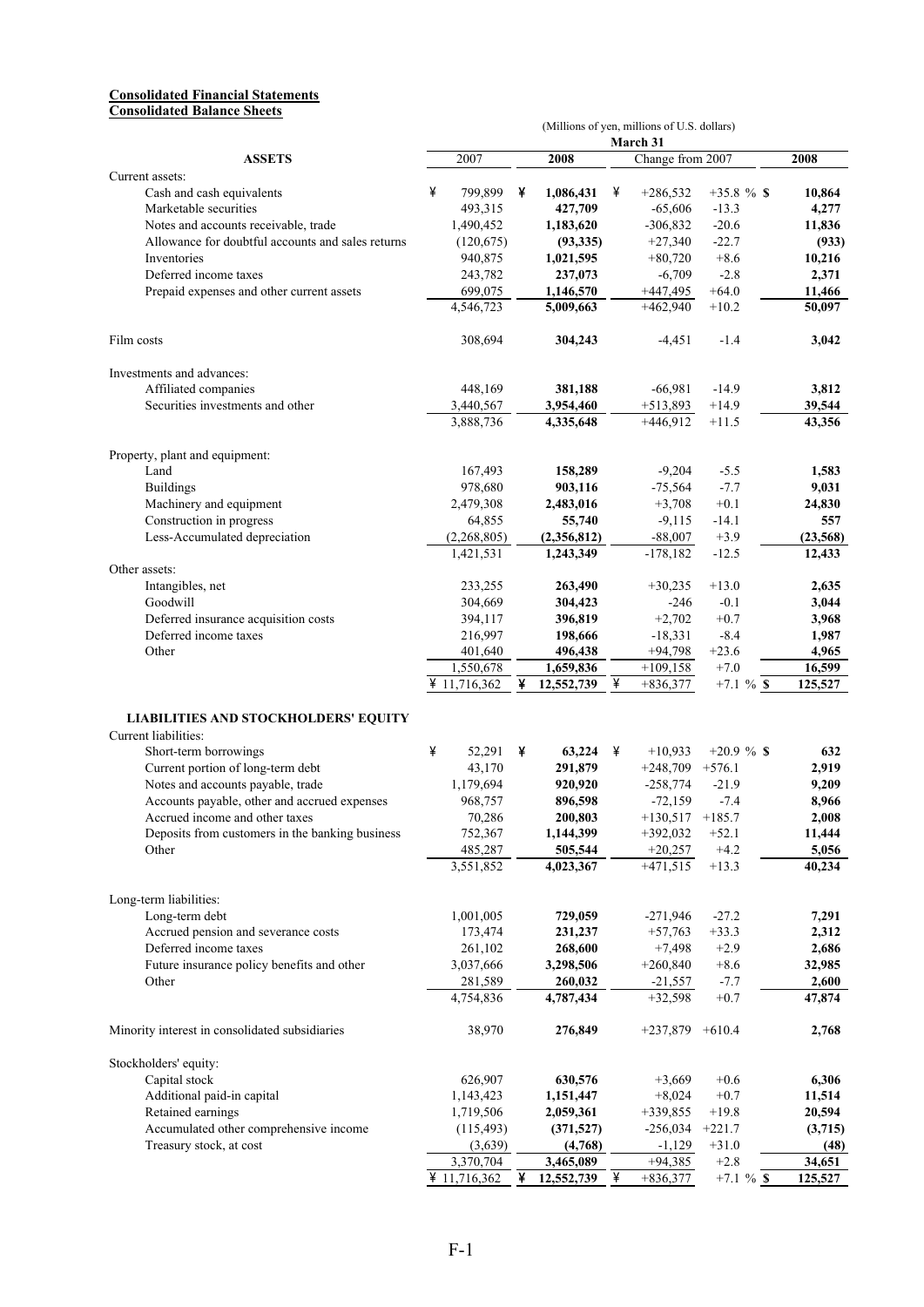#### **Consolidated Statements of Income**

|                                                                                     | (Millions of yen, millions of U.S. dollars, except per share amounts) |                      |   |                          |   |                                                |                          |        |
|-------------------------------------------------------------------------------------|-----------------------------------------------------------------------|----------------------|---|--------------------------|---|------------------------------------------------|--------------------------|--------|
|                                                                                     |                                                                       | 2007                 |   | 2008                     |   | Fiscal year ended March 31<br>Change from 2007 |                          | 2008   |
| Sales and operating revenue:                                                        |                                                                       |                      |   |                          |   |                                                |                          |        |
| Net sales                                                                           | ¥                                                                     | 7,567,359            | ¥ | 8,201,839                | ¥ | $+634,480$                                     | $+8.4 \%$ \$             | 82,018 |
| Financial service revenue                                                           |                                                                       | 624,282              |   | 553,216                  |   | $-71,066$                                      | $-11.4$                  | 5,532  |
| Other operating revenue                                                             |                                                                       | 104,054              |   | 116,359                  |   | $+12,305$                                      | $+11.8$                  | 1,164  |
|                                                                                     |                                                                       | 8,295,695            |   | 8,871,414                |   | $+575,719$                                     | $+6.9$                   | 88,714 |
| <b>Costs and expenses:</b>                                                          |                                                                       |                      |   |                          |   |                                                |                          |        |
| Cost of sales                                                                       |                                                                       | 5,889,601            |   | 6,290,022                |   | $+400,421$                                     | $+6.8$                   | 62,900 |
| Selling, general and administrative                                                 |                                                                       | 1,788,427            |   | 1,714,445                |   | $-73,982$                                      | $-4.1$                   | 17,144 |
| Financial service expenses                                                          |                                                                       | 540,097              |   | 530,306                  |   | $-9,791$                                       | $-1.8$                   | 5,303  |
| (Gain) loss on sale, disposal or impairment of assets, net                          |                                                                       | 5,820                |   | (37, 841)                |   | $-43,661$                                      | $\overline{\phantom{a}}$ | (378)  |
|                                                                                     |                                                                       | 8,223,945            |   | 8,496,932                |   | $+272,987$                                     | $+3.3$                   | 84,969 |
| <b>Operating income</b>                                                             |                                                                       | 71,750               |   | 374,482                  |   | $+302,732$                                     | $+421.9$                 | 3,745  |
| Other income:                                                                       |                                                                       |                      |   |                          |   |                                                |                          |        |
| Interest and dividends                                                              |                                                                       | 28,240               |   | 34,272                   |   | $+6,032$                                       | $+21.4$                  | 343    |
| Foreign exchange gain, net                                                          |                                                                       |                      |   | 5,571                    |   | $+5,571$                                       |                          | 56     |
| Gain on sale of securities investments, net                                         |                                                                       | 14,695               |   | 5,504                    |   | $-9,191$                                       | $-62.5$                  | 55     |
| Gain on change in interest in subsidiaries and equity<br>investees                  |                                                                       | 31,509               |   | 82,055                   |   | $+50,546$                                      | $+160.4$                 | 820    |
| Other                                                                               |                                                                       | 20,738               |   | 22,045                   |   | $+1,307$                                       | $+6.3$                   | 220    |
|                                                                                     |                                                                       | 95,182               |   | 149,447                  |   | $+54,265$                                      | $+57.0$                  | 1,494  |
| Other expenses:                                                                     |                                                                       |                      |   |                          |   |                                                |                          |        |
| Interest                                                                            |                                                                       | 27,278               |   | 22,931                   |   | $-4,347$                                       | $-15.9$                  | 229    |
| Loss on devaluation of securities investments                                       |                                                                       | 1,308                |   | 13,087                   |   | $+11,779$                                      | $+900.5$                 | 131    |
| Foreign exchange loss, net                                                          |                                                                       | 18,835               |   | $\overline{\phantom{0}}$ |   | $-18,835$                                      |                          |        |
| Other                                                                               |                                                                       | 17,474               |   | 21,594                   |   | $+4,120$                                       | $+23.6$                  | 216    |
|                                                                                     |                                                                       | 64,895               |   | 57,612                   |   | $-7,283$                                       | $-11.2$                  | 576    |
| Income before income taxes                                                          |                                                                       | 102,037              |   | 466,317                  |   | $+364,280$                                     | $+357.0$                 | 4,663  |
| Income taxes                                                                        |                                                                       | 53,888               |   | 203,478                  |   | $+149,590$                                     | $+277.6$                 | 2,035  |
| Income before minority interest and equity<br>in net income of affiliated companies |                                                                       | 48,149               |   | 262,839                  |   | $+214.690$                                     | $+445.9$                 | 2,628  |
| Minority interest in income (loss) of consolidated<br>subsidiaries                  |                                                                       | 475                  |   | (5,779)                  |   | $-6,254$                                       |                          | (58)   |
| Equity in net income of affiliated companies                                        |                                                                       | 78,654               |   | 100,817                  |   | $+22,163$                                      | $+28.2$                  | 1,008  |
| Net income                                                                          | ¥                                                                     | $\frac{126,328}{4}$  |   | $369,435$ ¥              |   | $+243,107$                                     | $+192.4$<br>$\mathbf S$  | 3,694  |
| Per share data:<br>Common stock<br>Net income                                       |                                                                       |                      |   |                          |   |                                                |                          |        |
| — Basic                                                                             | ¥                                                                     | 126.15 $\frac{1}{2}$ |   | 368.33                   | ¥ | $+242.18$                                      | $+192.0 \%$ \$           | 3.68   |
| - Diluted                                                                           |                                                                       | 120.29               |   | 351.10                   |   | $+230.81$                                      | $+191.9$                 | 3.51   |

F-2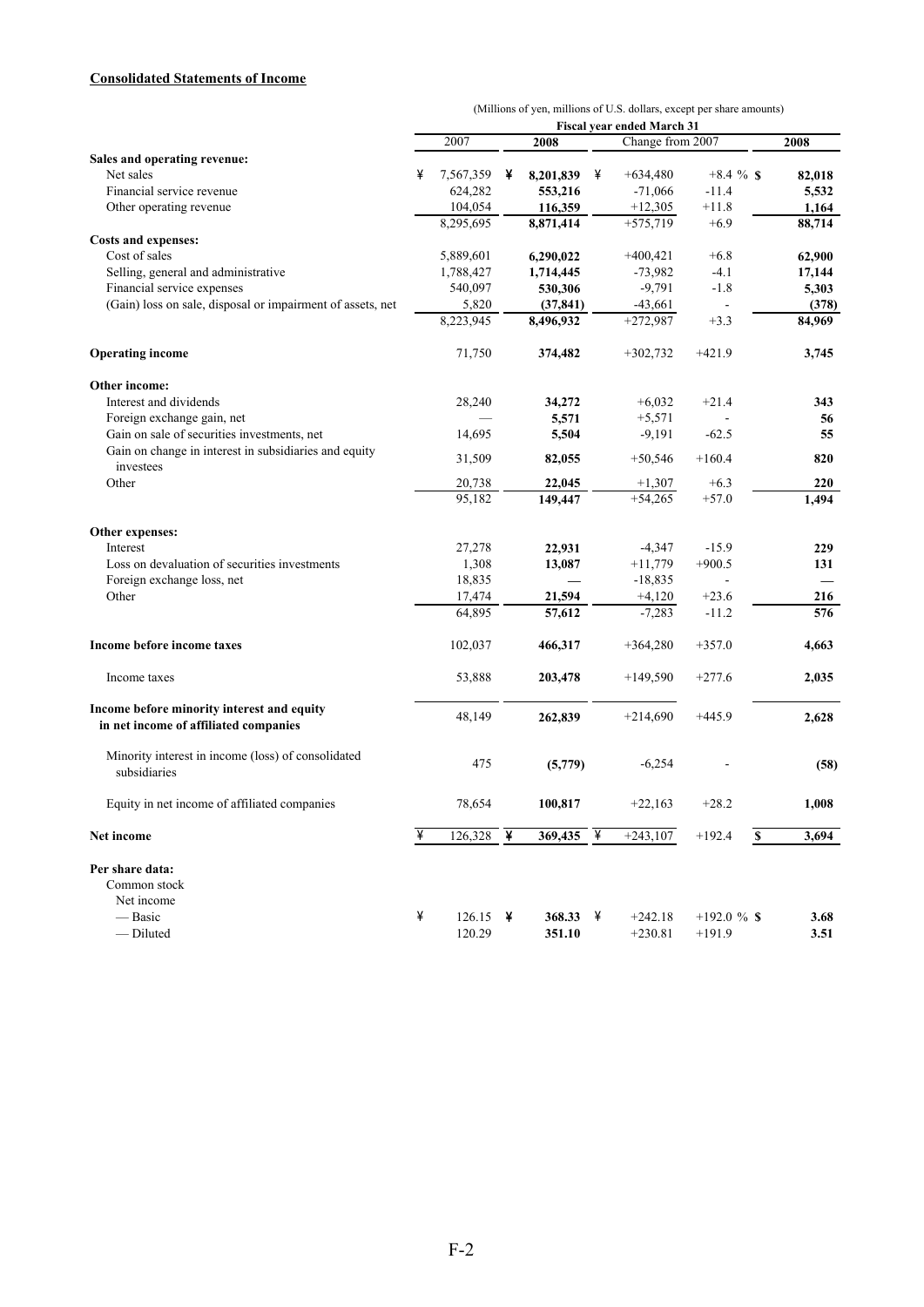|                                                                                            | (Millions of yen, millions of U.S. dollars, except per share amounts) |                         |   |           |   |                               |                          |                          |  |  |
|--------------------------------------------------------------------------------------------|-----------------------------------------------------------------------|-------------------------|---|-----------|---|-------------------------------|--------------------------|--------------------------|--|--|
|                                                                                            |                                                                       |                         |   |           |   | Fourth quarter ended March 31 |                          |                          |  |  |
|                                                                                            |                                                                       | 2007                    |   | 2008      |   | Change from 2007              |                          | 2008                     |  |  |
| Sales and operating revenue:                                                               |                                                                       |                         |   |           |   |                               |                          |                          |  |  |
| Net sales                                                                                  | ¥                                                                     | 1,886,791               | ¥ | 1,831,490 | ¥ | $-55,301$                     | $-2.9 \%$ \$             | 18,315                   |  |  |
| Financial service revenue                                                                  |                                                                       | 176,484                 |   | 96,128    |   | $-80,356$                     | $-45.5$                  | 961                      |  |  |
| Other operating revenue                                                                    |                                                                       | 26,330<br>2,089,605     |   | 25,219    |   | $-1,111$<br>$-136,768$        | $-4.2$<br>$-6.5$         | 252                      |  |  |
| Costs and expenses:                                                                        |                                                                       |                         |   | 1,952,837 |   |                               |                          | 19,528                   |  |  |
| Cost of sales                                                                              |                                                                       | 1,570,938               |   | 1,422,373 |   | $-148,565$                    | $-9.5$                   | 14,224                   |  |  |
| Selling, general and administrative                                                        |                                                                       | 484,944                 |   | 399,064   |   | $-85,880$                     | $-17.7$                  | 3,991                    |  |  |
| Financial service expenses                                                                 |                                                                       | 146,902                 |   | 128,210   |   | $-18,692$                     | $-12.7$                  | 1,282                    |  |  |
| Loss on sale, disposal or impairment of assets, net                                        |                                                                       | 193                     |   | 7,859     |   | $+7,666$                      | $+3,972.0$               | 78                       |  |  |
|                                                                                            |                                                                       | 2,202,977               |   | 1,957,506 |   | $-245,471$                    | $-11.1$                  | 19,575                   |  |  |
| <b>Operating income (loss)</b>                                                             |                                                                       | (113, 372)              |   | (4,669)   |   | $+108,703$                    |                          | (47)                     |  |  |
| Other income:                                                                              |                                                                       |                         |   |           |   |                               |                          |                          |  |  |
| Interest and dividends                                                                     |                                                                       | 10,384                  |   | 7,621     |   | $-2,763$                      | $-26.6$                  | 76                       |  |  |
| Foreign exchange gain, net                                                                 |                                                                       |                         |   | 5,498     |   | $+5,498$                      |                          | 55                       |  |  |
| Gain on sale of securities investments, net                                                |                                                                       | 5,376                   |   | 3,875     |   | $-1,501$                      | $-27.9$                  | 39                       |  |  |
| Gain on change in interest in subsidiaries and equity<br>investees                         |                                                                       | 57                      |   | 1,003     |   | $+946$                        | $+1,659.6$               | 10                       |  |  |
| Other                                                                                      |                                                                       | 7,774                   |   | 7,942     |   | $+168$                        | $+2.2$                   | 80                       |  |  |
|                                                                                            |                                                                       | 23,591                  |   | 25,939    |   | $+2,348$                      | $+10.0$                  | 260                      |  |  |
| Other expenses:                                                                            |                                                                       |                         |   |           |   |                               |                          |                          |  |  |
| Interest                                                                                   |                                                                       | 6,829                   |   | 5,200     |   | $-1,629$                      | $-23.9$                  | 52                       |  |  |
| Loss on devaluation of securities investments                                              |                                                                       | 264                     |   | 3,433     |   | $+3,169$                      | $+1,200.4$               | 34                       |  |  |
| Foreign exchange loss, net                                                                 |                                                                       | 5,032                   |   |           |   | $-5,032$                      |                          | $\overline{\phantom{0}}$ |  |  |
| Other                                                                                      |                                                                       | 3,778                   |   | 6,470     |   | $+2,692$                      | $+71.3$                  | 65                       |  |  |
|                                                                                            |                                                                       | 15,903                  |   | 15,103    |   | $-800$                        | $-5.0$                   | 151                      |  |  |
| Income (loss) before income taxes                                                          |                                                                       | (105, 684)              |   | 6,167     |   | $+111,851$                    |                          | 62                       |  |  |
| Income taxes                                                                               |                                                                       | (24, 858)               |   | (6,295)   |   | $+18,563$                     |                          | (63)                     |  |  |
| Income (loss) before minority interest and equity<br>in net income of affiliated companies |                                                                       | (80, 826)               |   | 12,462    |   | $+93,288$                     |                          | 125                      |  |  |
| Minority interest in income (loss) of consolidated<br>subsidiaries                         |                                                                       | (956)                   |   | (5,737)   |   | $-4,781$                      |                          | (57)                     |  |  |
| Equity in net income of affiliated companies                                               |                                                                       | 12,310                  |   | 10,845    |   | $-1,465$                      | $-11.9$                  | 108                      |  |  |
| Net income (loss)                                                                          | ¥                                                                     | $\overline{(67,560)}$ ¥ |   | 29,044    | ¥ | $+96,604$                     | S                        | 290                      |  |  |
| Per share data:<br>Common stock<br>Net income (loss)                                       |                                                                       |                         |   |           |   |                               |                          |                          |  |  |
| — Basic                                                                                    | ¥                                                                     | $(67.44)$ ¥             |   | 28.95     | ¥ | $+96.39$                      | $-$ % \$                 | 0.29                     |  |  |
| $-$ Diluted                                                                                |                                                                       | (67.44)                 |   | 27.63     |   | $+95.07$                      | $\overline{\phantom{a}}$ | 0.28                     |  |  |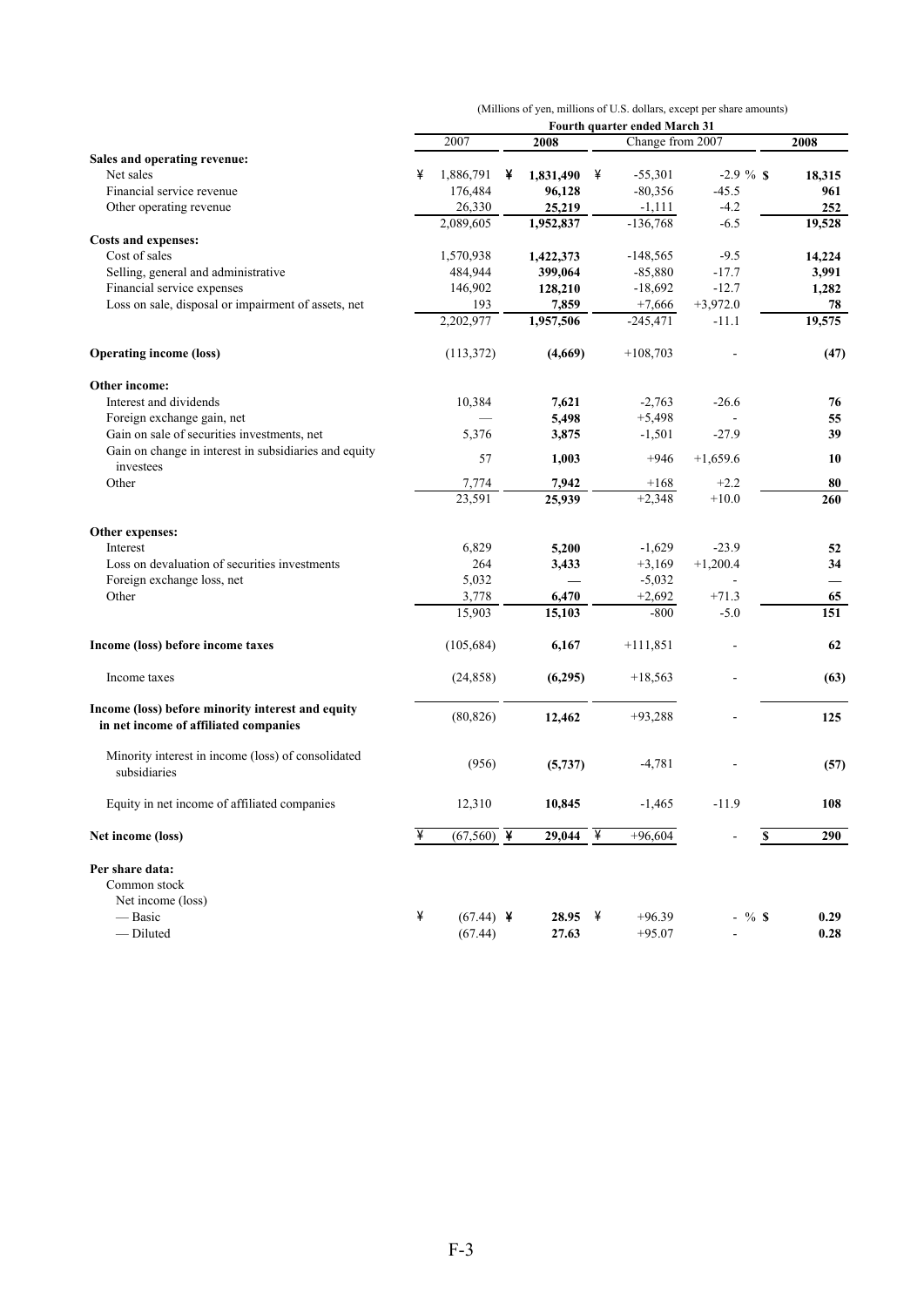#### **Consolidated Statements of Changes in Stockholders' Equity**

(Millions of yen)

|                                                                                                                                                                                                 |   | Common stock            |   | Additional paid-<br>in capital     |   | Retained<br>earnings |   | Accumulated<br>other<br>comprehensive<br>income |   | Treasury stock,<br>at cost |   | Total                                                      |
|-------------------------------------------------------------------------------------------------------------------------------------------------------------------------------------------------|---|-------------------------|---|------------------------------------|---|----------------------|---|-------------------------------------------------|---|----------------------------|---|------------------------------------------------------------|
| Balance at March 31, 2006<br>Exercise of stock acquisition rights<br>Conversion of convertible bonds<br>Stock based compensation                                                                | ¥ | 624,124<br>2,175<br>608 | ¥ | 1,136,638<br>2,175<br>608<br>3,993 | ¥ | 1,602,654            | ¥ | (156, 437)                                      | ¥ | (3,127)                    | ¥ | 3,203,852<br>4,350<br>1,216<br>3,993                       |
| Comprehensive income:<br>Net income<br>Cumulative effect of an accounting change, net of tax<br>Other comprehensive income, net of tax                                                          |   |                         |   |                                    |   | 126,328<br>(3,785)   |   |                                                 |   |                            |   | 126,328<br>(3,785)                                         |
| Unrealized gains on securities<br>Unrealized losses on derivative instruments<br>Minimum pension liability adjustment<br>Foreign currency translation adjustments<br>Total comprehensive income |   |                         |   |                                    |   |                      |   | (14,708)<br>974<br>(2,754)<br>86,313            |   |                            |   | (14,708)<br>974<br>(2,754)<br>86,313<br>192,368            |
| Stock issue costs, net of tax<br>Dividends declared<br>Purchase of treasury stock<br>Reissuance of treasury stock<br>Adoption of FAS No.158                                                     |   |                         |   | 9                                  |   | (22)<br>(25,042)     |   | (9,508)                                         |   | (558)<br>46                |   | (22)<br>(25,042)<br>(558)<br>55<br>(9,508)                 |
| Other<br>Balance at March 31, 2007                                                                                                                                                              | ¥ | 626,907                 | ¥ | 1,143,423                          | ¥ | 19,373<br>1,719,506  |   | (19,373)<br>(115, 493)                          | ¥ | (3,639)                    | ¥ | 3,370,704                                                  |
| Balance at March 31, 2007<br>Exercise of stock acquisition rights<br>Conversion of convertible bonds<br>Stock based compensation                                                                | ¥ | 626,907<br>3,538<br>131 | ¥ | 1,143,423<br>3,685<br>131<br>4,192 | ¥ | 1,719,506            | ¥ | (115, 493)                                      | ¥ | (3,639)                    | ¥ | 3,370,704<br>7,223<br>262<br>4,192                         |
| Comprehensive income:<br>Net income<br>Cumulative effect of an accounting change, net of tax<br>Other comprehensive income, net of tax                                                          |   |                         |   |                                    |   | 369,435<br>(4, 452)  |   |                                                 |   |                            |   | 369,435<br>(4, 452)                                        |
| Unrealized gains on securities<br>Unrealized losses on derivative instruments<br>Pension liability adjustment<br>Foreign currency translation adjustments<br>Total comprehensive income         |   |                         |   |                                    |   |                      |   | (15, 167)<br>(2,296)<br>(26, 103)<br>(212, 468) |   |                            |   | (15, 167)<br>(2,296)<br>(26, 103)<br>(212, 468)<br>108,949 |
| Stock issue costs, net of tax<br>Dividends declared<br>Purchase of treasury stock<br>Reissuance of treasury stock                                                                               |   |                         |   | 16                                 |   | (48)<br>(25,080)     |   |                                                 |   | (1,231)<br>102             |   | (48)<br>(25,080)<br>(1,231)<br>118                         |
| Balance at March 31, 2008                                                                                                                                                                       | ¥ | 630,576                 | ¥ | 1,151,447                          | ¥ | 2,059,361            | ¥ | (371, 527)                                      | ¥ | (4,768)                    | ¥ | 3,465,089                                                  |

(Millions of U.S. dollars)

|                                                                                                                                                           | Common stock     |     | Additional paid-<br>in capital |     | Retained<br>earnings |    | Accumulated<br>other<br>comprehensive<br>income |   | Treasury stock.<br>at cost |    | Total                             |
|-----------------------------------------------------------------------------------------------------------------------------------------------------------|------------------|-----|--------------------------------|-----|----------------------|----|-------------------------------------------------|---|----------------------------|----|-----------------------------------|
| Balance at March 31, 2007<br>Exercise of stock acquisition rights<br>Conversion of convertible bonds<br>Stock based compensation                          | 6,269<br>36<br>1 | \$. | 11,434<br>37<br>1<br>42        | S.  | 17,195               | S  | (1,155)                                         | S | (36)                       | S  | 33,707<br>73<br>42                |
| Comprehensive income:<br>Net income<br>Cumulative effect of an accounting change, net of tax<br>Other comprehensive income, net of tax                    |                  |     |                                |     | 3,694<br>(45)        |    |                                                 |   |                            |    | 3,694<br>(45)                     |
| Unrealized gains on securities<br>Unrealized losses on derivative instruments<br>Pension liability adjustment<br>Foreign currency translation adjustments |                  |     |                                |     |                      |    | (152)<br>(23)<br>(261)<br>(2,124)               |   |                            |    | (152)<br>(23)<br>(261)<br>(2,124) |
| Total comprehensive income                                                                                                                                |                  |     |                                |     |                      |    |                                                 |   |                            |    | 1,089                             |
| Stock issue costs, net of tax<br>Dividends declared<br>Purchase of treasury stock<br>Reissuance of treasury stock                                         |                  |     |                                |     | (0)<br>(250)         |    |                                                 |   | (13)                       |    | (0)<br>(250)<br>(13)              |
| Balance at March 31, 2008                                                                                                                                 | 6,306            | \$  | 11,514                         | \$. | 20,594               | \$ | (3,715)                                         | S | (48)                       | \$ | 34,651                            |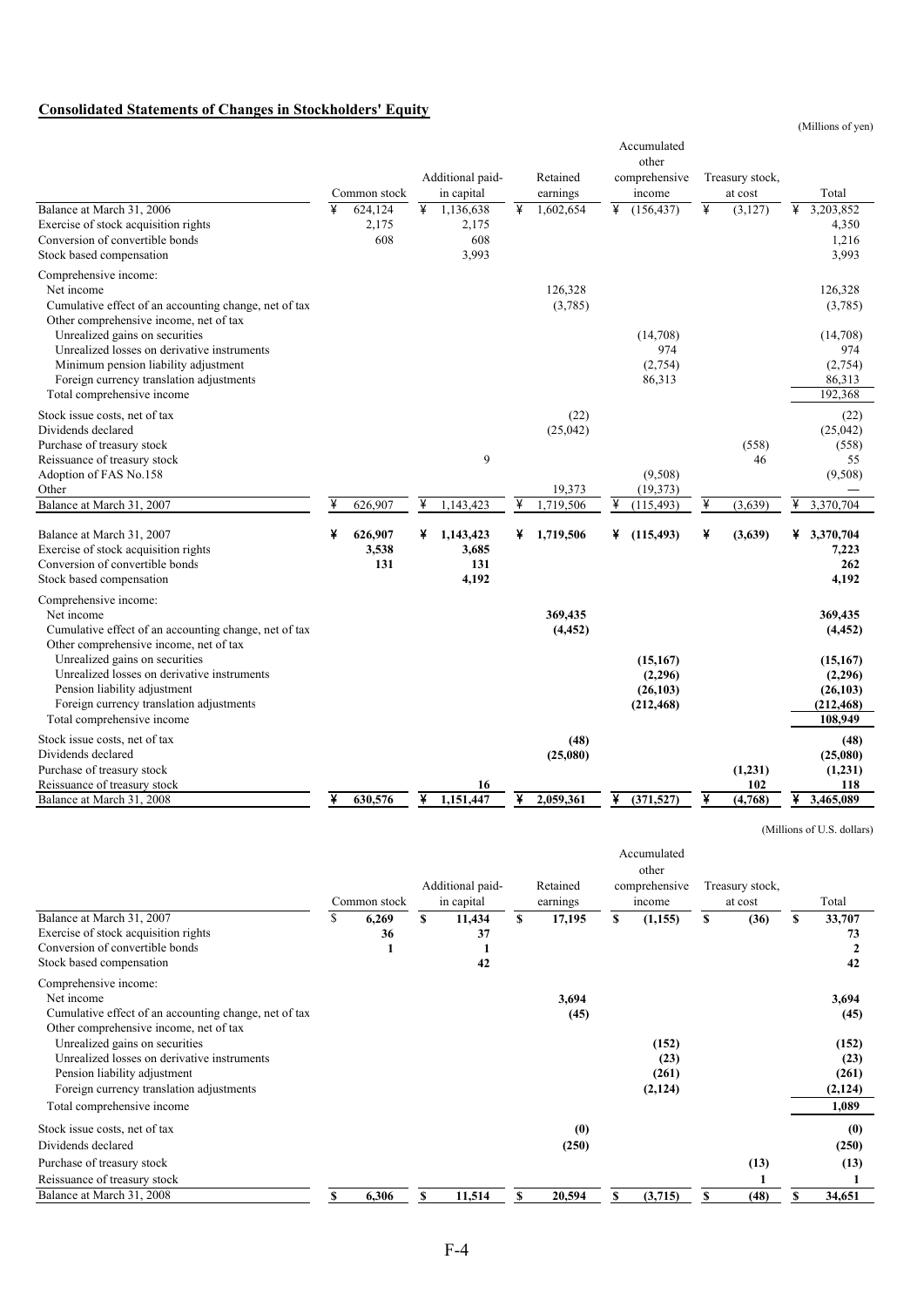#### **Consolidated Statements of Cash Flows**

|                                                                                                                                                 |              |   | (Millions of yen, millions of U.S. dollars) |             |            |
|-------------------------------------------------------------------------------------------------------------------------------------------------|--------------|---|---------------------------------------------|-------------|------------|
|                                                                                                                                                 | 2007         |   | Fiscal year ended March 31<br>2008          |             | 2008       |
| Cash flows from operating activities:                                                                                                           |              |   |                                             |             |            |
| Net income                                                                                                                                      | ¥<br>126,328 | ¥ | 369,435                                     | \$          | 3,694      |
| Adjustments to reconcile net income to net cash provided by                                                                                     |              |   |                                             |             |            |
| operating activities:                                                                                                                           |              |   |                                             |             |            |
| Depreciation and amortization, including amortization of                                                                                        | 400,009      |   |                                             |             |            |
| deferred insurance acquisition costs                                                                                                            |              |   | 428,010                                     |             | 4,280      |
| Amortization of film costs                                                                                                                      | 368,382      |   | 305,468                                     |             | 3,055      |
| Stock-based compensation expense                                                                                                                | 3,838        |   | 4,130                                       |             | 41         |
| Accrual for pension and severance costs, less payments                                                                                          | (22, 759)    |   | (17,589)                                    |             | (176)      |
| (Gain) loss on sale, disposal or impairment of assets, net                                                                                      | 5,820        |   | (37, 841)                                   |             | (378)      |
| (Gain) loss on sale or devaluation of securities investments, net<br>(Gain) loss on revaluation of marketable securities held in the financial  | (13, 387)    |   | 7,583                                       |             | 76         |
| service business for trading purpose, net                                                                                                       | (11, 857)    |   | 56,543                                      |             | 565        |
| Gain on change in interest in subsidiaries and equity investees                                                                                 | (31,509)     |   | (82, 055)                                   |             | (820)      |
| Deferred income taxes                                                                                                                           | (13, 193)    |   | 20,040                                      |             | <b>200</b> |
| Equity in net income of affiliated companies, net of dividends                                                                                  | (68, 179)    |   | (13,527)                                    |             | (135)      |
| Changes in assets and liabilities:                                                                                                              |              |   |                                             |             |            |
| (Increase) decrease in notes and accounts receivable, trade                                                                                     | (357, 891)   |   | 185,651                                     |             | 1,857      |
| Increase in inventories                                                                                                                         | (119,202)    |   | (140, 725)                                  |             | (1,407)    |
| Increase in film costs                                                                                                                          | (320,079)    |   | (353, 343)                                  |             | (3,533)    |
| Increase (decrease) in notes and accounts payable, trade                                                                                        | 362,079      |   | (235, 459)                                  |             | (2,355)    |
| Increase (decrease) in accrued income and other taxes                                                                                           | (14,396)     |   | 138,872                                     |             | 1,389      |
| Increase in future insurance policy benefits and other                                                                                          | 172,498      |   | 166,356                                     |             | 1,664      |
| Increase in deferred insurance acquisition costs                                                                                                | (61, 563)    |   | (62, 951)                                   |             | (630)      |
| (Increase) decrease in marketable securities held in the financial service<br>business for trading purpose                                      | 31,732       |   | (57,271)                                    |             | (573)      |
| Increase in other current assets                                                                                                                | (35, 133)    |   | (24,312)                                    |             | (243)      |
| Increase in other current liabilities                                                                                                           | 73,222       |   | 51,838                                      |             | 518        |
| Other                                                                                                                                           | 86,268       |   | 48,831                                      |             | 488        |
| Net cash provided by operating activities                                                                                                       | 561,028      |   | 757,684                                     |             | 7,577      |
| Cash flows from investing activities:                                                                                                           |              |   |                                             |             |            |
| Payments for purchases of fixed assets                                                                                                          | (527, 515)   |   | (474, 552)                                  |             | (4,746)    |
| Proceeds from sales of fixed assets                                                                                                             | 87,319       |   | 144,741                                     |             | 1,447      |
| Payments for investments and advances by financial service business                                                                             | (914, 754)   |   | (2, 283, 491)                               |             | (22, 835)  |
| Payments for investments and advances (other than financial service business)                                                                   | (100, 152)   |   | (103, 082)                                  |             | (1,030)    |
| Proceeds from maturities of marketable securities, sales of securities                                                                          | 679,772      |   | 1,441,496                                   |             | 14,415     |
| investments and collections of advances by financial service business<br>Proceeds from maturities of marketable securities, sales of securities |              |   |                                             |             |            |
| investments and collections of advances (other than financial service<br>business)                                                              | 22,828       |   | 51,947                                      |             | 520        |
| Proceeds from sales of subsidiaries' and equity investees' stocks                                                                               | 43,157       |   | 307,133                                     |             | 3,071      |
| Other                                                                                                                                           | (6,085)      |   | 5,366                                       |             | 54         |
| Net cash used in investing activities                                                                                                           | (715, 430)   |   | (910, 442)                                  |             | (9,104)    |
| Cash flows from financing activities:                                                                                                           |              |   |                                             |             |            |
| Proceeds from issuance of long-term debt                                                                                                        | 270,780      |   | 31,093                                      |             | 311        |
| Payments of long-term debt                                                                                                                      | (182, 374)   |   | (34,701)                                    |             | (347)      |
| Increase in short-term borrowings, net                                                                                                          | 6,096        |   | 15,838                                      |             | 158        |
| Increase in deposits from customers in the financial service business, net                                                                      | 273,435      |   | 485,965                                     |             | 4,860      |
| Decrease in call money and bills sold in the banking business, net                                                                              | (100, 700)   |   |                                             |             |            |
| Dividends paid                                                                                                                                  | (25,052)     |   | (25,098)                                    |             | (251)      |
| Proceeds from issuance of shares under stock-based compensation plans                                                                           | 5,566        |   | 7,484                                       |             | 75         |
| Proceeds from issuance of shares by subsidiaries                                                                                                | 2,217        |   | 28,943                                      |             | 289        |
| Other                                                                                                                                           | (2,065)      |   | (4,006)                                     |             | (40)       |
| Net cash provided by financing activities                                                                                                       | 247,903      |   | 505,518                                     |             | 5,055      |
| Effect of exchange rate changes on cash and cash equivalents                                                                                    | 3,300        |   | (66, 228)                                   |             | (662)      |
| Net increase in cash and cash equivalents                                                                                                       | 96,801       |   | 286,532                                     |             | 2,866      |
| Cash and cash equivalents at beginning of the fiscal year                                                                                       | 703,098      |   | 799,899                                     |             | 7,998      |
| Cash and cash equivalents at the end of the fiscal year                                                                                         | ¥<br>799,899 | ¥ | 1,086,431                                   | $\mathbb S$ | 10,864     |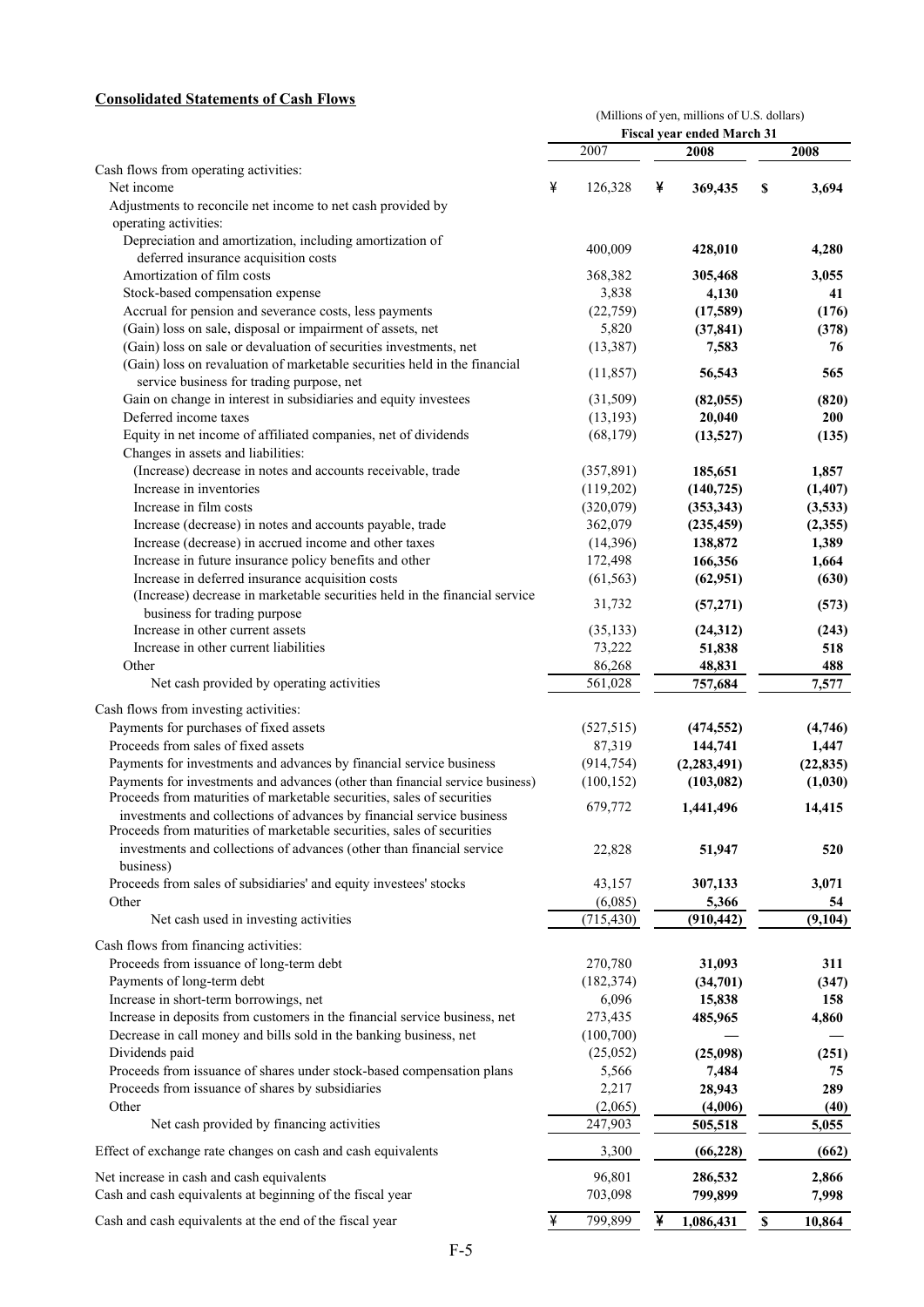(Notes)

- 1. U.S. dollar amounts have been translated from yen, for convenience only, at the rate of  $\frac{100}{9} = U.S.$  \$1, the approximate Tokyo foreign exchange market rate as of March 31, 2008.
- 2. As of March 31, 2008, Sony had 991 consolidated subsidiaries (including variable interest entities). It has applied the equity accounting method for 63 affiliated companies.
- 3. Weighted-average number of outstanding shares used for computation of earnings per share of common stock are as follows. The dilutive effect in the weighted-average number of outstanding shares mainly resulted from convertible bonds.

| Weighted-average number of outstanding shares |           | (Thousands of shares)             |
|-----------------------------------------------|-----------|-----------------------------------|
|                                               |           | <b>Fiscal year ended March 31</b> |
|                                               | 2007      | 2008                              |
| Net income                                    |           |                                   |
| — Basic                                       | 1,001,403 | 1,003,001                         |
| — Diluted                                     | 1,050,171 | 1,052,212                         |
| Weighted-average number of outstanding shares |           | (Thousands of shares)             |
|                                               |           | Fourth quarter ended March 31     |
|                                               | 2007      | 2008                              |
| Net income (loss)                             |           |                                   |
| — Basic                                       | 1,001,793 | 1,003,402                         |
| — Diluted                                     | 1,001,793 | 1,051,189                         |

- 4. In September 2005, the Accounting Standards Executive Committee of the American Institute of Certified Public Accountants issued the Statement of Position ("SOP") 05-1, "Accounting by Insurance Enterprises for Deferred Acquisition Costs in Connection with Modifications or Exchanges of Insurance Contracts." SOP 05-1 provides guidance on accounting for deferred acquisition costs on internal replacements of insurance and investment contracts other than those specifically described in FAS No. 97, "Accounting and Reporting by Insurance Enterprises for Certain Long-Duration Contracts and for Realized Gains and Losses from the Sales of Investments." Sony adopted SOP 05-1 on April 1, 2007. The adoption of SOP 05-1 did not have a material impact on Sony's results of operations and financial position.
- 5. In March 2006, the Financial Accounting Standards Board ("FASB") issued FAS No. 156, "Accounting for Servicing of Financial Assets - an amendment of FASB Statement No. 140." This statement amends FAS No. 140, "Accounting for Transfers and Servicing of Financial Assets and Extinguishments of Liabilities" with respect to the accounting for separately recognized servicing assets and servicing liabilities. Sony adopted FAS No. 156 on April 1, 2007. The adoption of FAS No. 156 did not have a material impact on Sony's results of operations and financial position.
- 6. In June 2006, the FASB issued FASB Interpretation ("FIN") No. 48, "Accounting for Uncertainty in Income Taxes, an interpretation of FASB Statement No. 109." FIN No. 48 clarifies the accounting for uncertainty in income taxes recognized in an enterprise's financial statements in accordance with FAS No. 109, "Accounting for Income Taxes." FIN No. 48 prescribes a minimum recognition threshold and measurement attribute for the financial statement recognition and measurement of a tax position taken or expected to be taken in a tax return. FIN No. 48 also provides guidance on derecognition, classification, interest and penalties, accounting in interim periods, disclosure, and transition. Sony adopted FIN No. 48 effective April 1, 2007. As a result of the adoption of FIN No. 48, a charge against beginning retained earnings totaling ¥4,452 million (\$45 million) was recorded. As of April 1, 2007, total unrecognized tax benefits were ¥223,857 million (\$2,239 million). If Sony were to prevail on all unrecognized tax benefits recorded, ¥129,632 million (\$1,296 million) of the ¥223,857 million would reduce the effective tax rate.
- 7. In June 2006, the Emerging Issues Task Force ("EITF") issued EITF Issue No. 06-3, "How Taxes Collected from Customers and Remitted to Governmental Authorities Should be Presented in the Income Statement." EITF Issue No. 06-3 requires disclosure of the accounting policy for any tax assessed by a governmental authority that is imposed concurrently on a specific revenue-producing transaction between a seller and a customer. EITF Issue No. 06-3 should be applied to financial reports for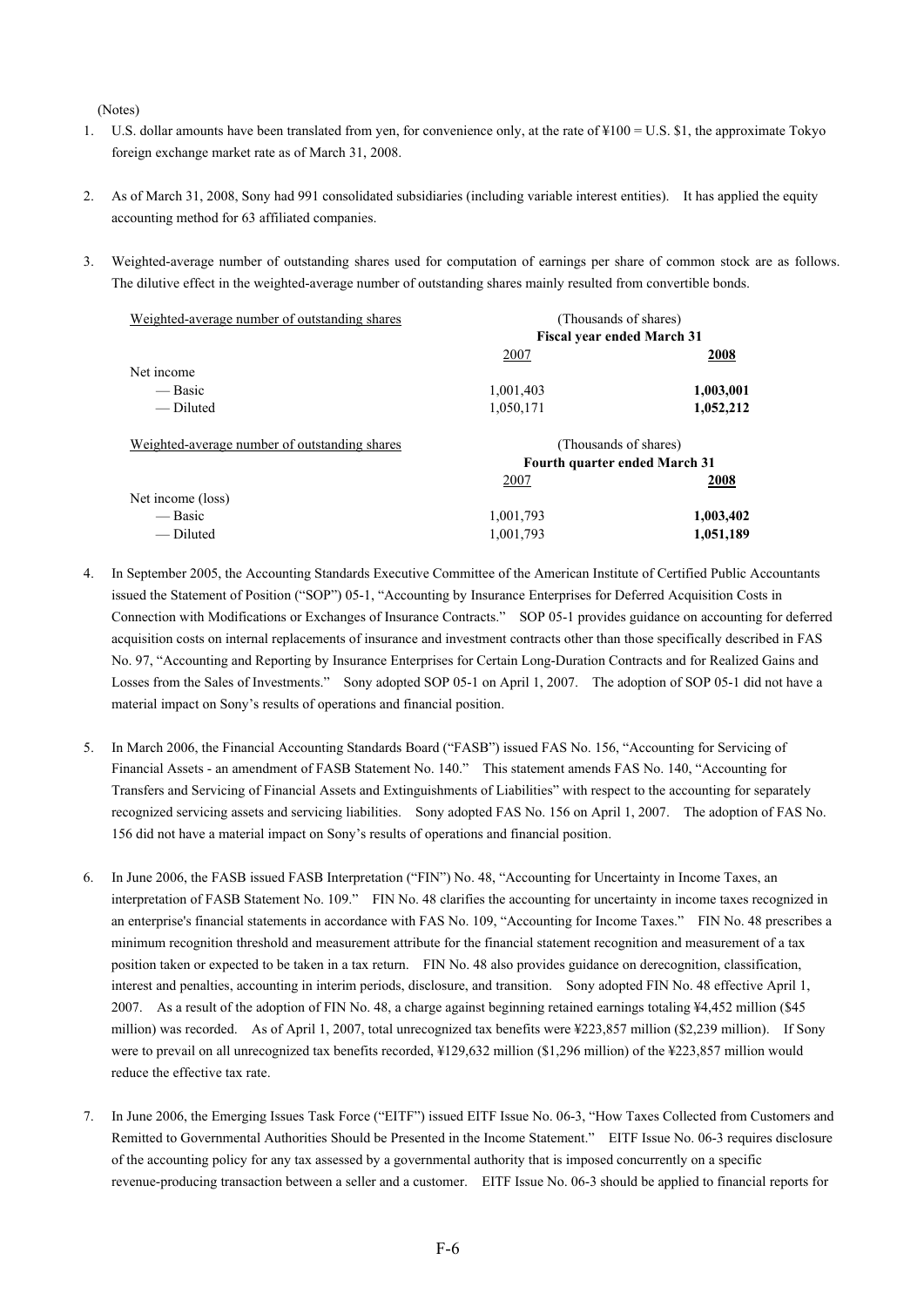interim and annual reporting periods beginning after December 15, 2006. Sony adopted EITF Issue No. 06-3 on April 1, 2007. The adoption of EITF Issue No. 06-3 did not have a material impact on Sony's results of operations and financial position.

#### **Other Consolidated Financial Data**

|                                                                   |                                   |           |  |           | (Millions of yen, millions of U.S. dollars) |  |         |  |  |
|-------------------------------------------------------------------|-----------------------------------|-----------|--|-----------|---------------------------------------------|--|---------|--|--|
|                                                                   | <b>Fiscal year ended March 31</b> |           |  |           |                                             |  |         |  |  |
|                                                                   |                                   | 2007      |  | 2008      | Change                                      |  | 2008    |  |  |
| Capital expenditures (additions to property, plant and equipment) |                                   | 414.138   |  | 335,726   | $-18.9\%$                                   |  | 3.357   |  |  |
| Depreciation and amortization expenses*                           |                                   | 400,009   |  | 428.010   | $+7.0$                                      |  | 4.280   |  |  |
| (Depreciation expenses for tangible assets)                       |                                   | (315,773) |  | (328,940) | $+4.2$                                      |  | (3,289) |  |  |
| Research and development expenses                                 |                                   | 543,937   |  | 520,568   | $-4.3$                                      |  | 5.206   |  |  |

|                                                                   |  |          |          | <b>Fourth quarter ended March 31</b> |       |
|-------------------------------------------------------------------|--|----------|----------|--------------------------------------|-------|
|                                                                   |  | 2007     | 2008     | Change                               | 2008  |
| Capital expenditures (additions to property, plant and equipment) |  | 102.093  | 97,862   | $-4.1\%$                             | 979   |
| Depreciation and amortization expenses*                           |  | 115.155  | 113,771  | $-1.2$                               | 1,138 |
| (Depreciation expenses for tangible assets)                       |  | (89.804) | (86,316) | $-3.9$                               | (863) |
| Research and development expenses                                 |  | 147.560  | 137,370  | $-6.9$                               | 1.374 |

\* Including amortization expenses for intangible assets and for deferred insurance acquisition costs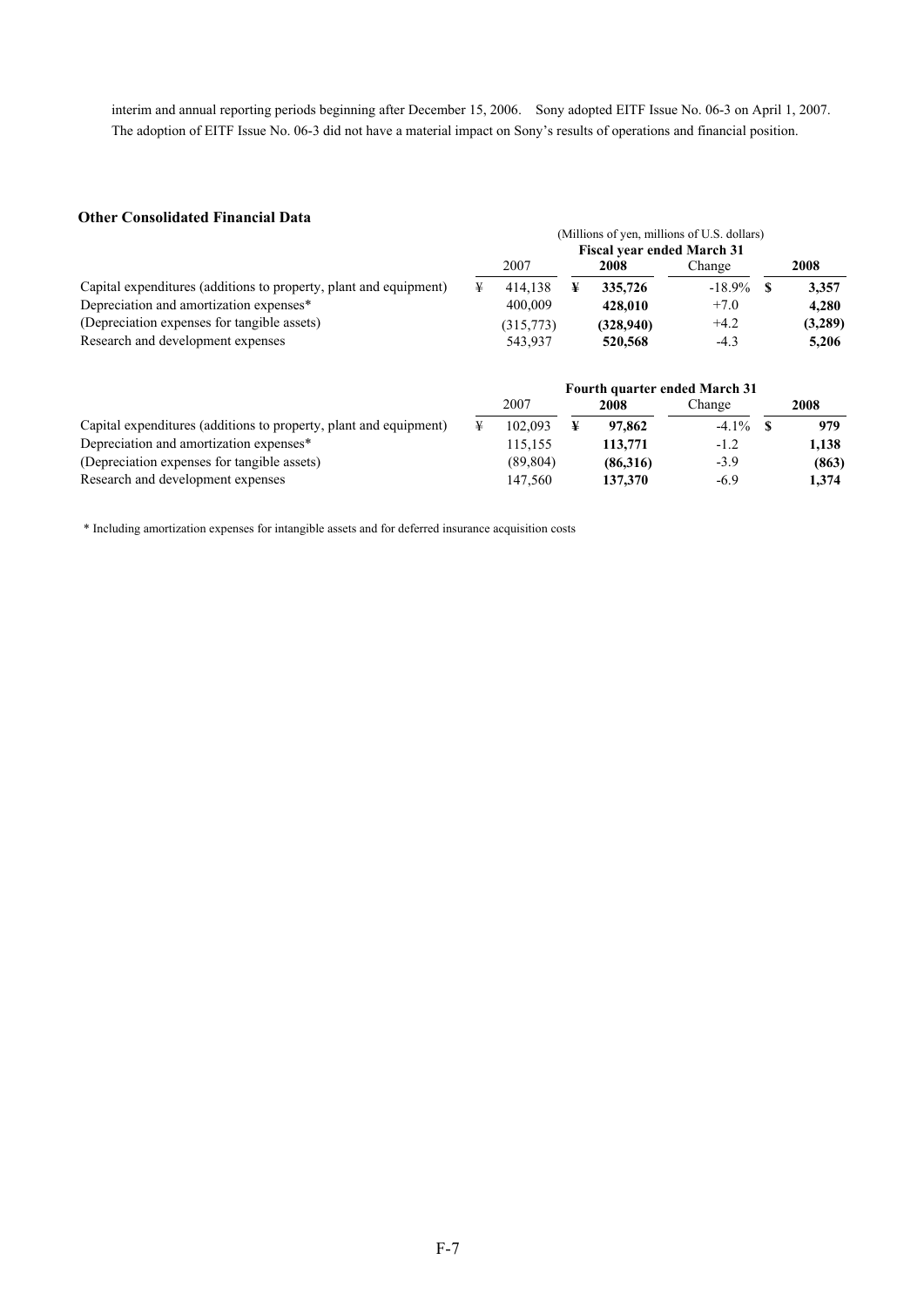#### **Business Segment Information**

| лаянсяя эсептент тигитой    |                  |                                                                                  |         |                        |  |  |  |  |  |  |  |  |
|-----------------------------|------------------|----------------------------------------------------------------------------------|---------|------------------------|--|--|--|--|--|--|--|--|
|                             |                  | (Millions of yen, millions of U.S. dollars)<br><b>Fiscal year ended March 31</b> |         |                        |  |  |  |  |  |  |  |  |
|                             |                  |                                                                                  |         |                        |  |  |  |  |  |  |  |  |
| Sales and operating revenue | $\frac{1}{2007}$ | 2008                                                                             | Change  | 2008                   |  |  |  |  |  |  |  |  |
| Electronics                 |                  |                                                                                  |         |                        |  |  |  |  |  |  |  |  |
| Customers                   | ¥<br>5,443,336   | 5,931,708<br>¥                                                                   | $+9.0%$ | 59,317<br><b>S</b>     |  |  |  |  |  |  |  |  |
| Intersegment                | 629,042          | 682,102                                                                          |         | 6,821                  |  |  |  |  |  |  |  |  |
| Total                       | 6,072,378        | 6,613,810                                                                        | $+8.9$  | 66,138                 |  |  |  |  |  |  |  |  |
| Game                        |                  |                                                                                  |         |                        |  |  |  |  |  |  |  |  |
| Customers                   | 974,218          | 1,219,004                                                                        | $+25.1$ | 12,190                 |  |  |  |  |  |  |  |  |
| Intersegment                | 42,571           | 65,239                                                                           |         | 652                    |  |  |  |  |  |  |  |  |
| Total                       | 1,016,789        | 1,284,243                                                                        | $+26.3$ | 12,842                 |  |  |  |  |  |  |  |  |
| Pictures                    |                  |                                                                                  |         |                        |  |  |  |  |  |  |  |  |
| Customers                   | 966,260          | 855,482                                                                          | $-11.5$ | 8,555                  |  |  |  |  |  |  |  |  |
| Intersegment                |                  | 2,452                                                                            |         | 25                     |  |  |  |  |  |  |  |  |
| Total                       | 966,260          | 857,934                                                                          | $-11.2$ | 8,580                  |  |  |  |  |  |  |  |  |
| <b>Financial Services</b>   |                  |                                                                                  |         |                        |  |  |  |  |  |  |  |  |
| Customers                   | 624,282          | 553,216                                                                          | $-11.4$ | 5,532                  |  |  |  |  |  |  |  |  |
| Intersegment                | 25,059           | 27,905                                                                           |         | 279                    |  |  |  |  |  |  |  |  |
| Total                       | 649,341          | 581,121                                                                          | $-10.5$ | 5,811                  |  |  |  |  |  |  |  |  |
| All Other                   |                  |                                                                                  |         |                        |  |  |  |  |  |  |  |  |
| Customers                   | 287,599          | 312,004                                                                          | $+8.5$  | 3,120                  |  |  |  |  |  |  |  |  |
| Intersegment                | 67,525           | 70,194                                                                           |         | 702                    |  |  |  |  |  |  |  |  |
| Total                       | 355,124          | 382,198                                                                          | $+7.6$  | 3,822                  |  |  |  |  |  |  |  |  |
| Elimination                 | (764, 197)       | (847, 892)                                                                       |         | (8, 479)               |  |  |  |  |  |  |  |  |
| Consolidated total          | ¥<br>8,295,695   | ¥<br>8,871,414                                                                   | $+6.9%$ | $\mathbf{s}$<br>88,714 |  |  |  |  |  |  |  |  |

Electronics intersegment amounts primarily consist of transactions with the Game segment, Pictures segment and All Other. All Other intersegment amounts primarily consist of transactions with the Electronics and Game segments.

| <b>Operating income (loss)</b> |   | 2007       | 2008       | Change                   |     | 2008    |
|--------------------------------|---|------------|------------|--------------------------|-----|---------|
| Electronics                    | ¥ | 160,536    | 356,030    | $+121.8 \%$              | \$. | 3,560   |
| Game                           |   | (232, 325) | (124, 485) | $\overline{\phantom{0}}$ |     | (1,245) |
| Pictures                       |   | 42,708     | 54,011     | $+26.5$                  |     | 540     |
| <b>Financial Services</b>      |   | 84,142     | 22,633     | $-73.1$                  |     | 227     |
| All Other                      |   | 28,871     | 50,212     | $+73.9$                  |     | 502     |
| Total                          |   | 83,932     | 358,401    | $+327.0$                 |     | 3,584   |
| Corporate and elimination      |   | (12, 182)  | 16,081     |                          |     | 161     |
| Consolidated total             | ¥ | 71,750     | 374,482    | $+421.9%$                | S   | 3,745   |

Commencing with the first quarter ended June 30, 2007, Sony has partly realigned its business segment configuration. In accordance with this change, results of the previous fiscal year have been reclassified to conform to the presentation for the fiscal year ended March 31, 2008.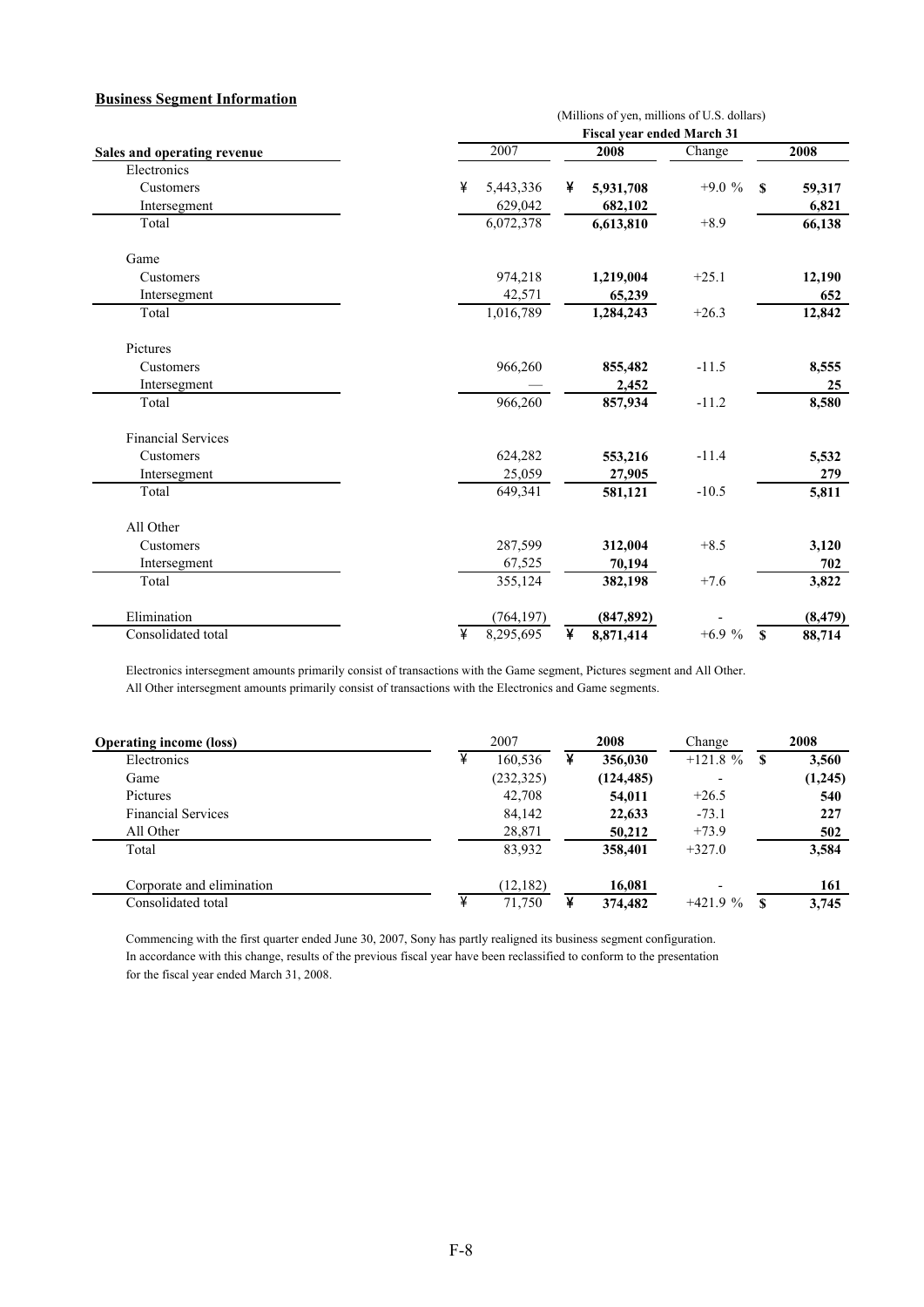|                             | (Millions of yen, millions of U.S. dollars)<br>Fourth quarter ended March 31 |                |           |                        |  |  |  |  |  |  |
|-----------------------------|------------------------------------------------------------------------------|----------------|-----------|------------------------|--|--|--|--|--|--|
| Sales and operating revenue | 2007                                                                         | 2008           | Change    | 2008                   |  |  |  |  |  |  |
| Electronics                 |                                                                              |                |           |                        |  |  |  |  |  |  |
| Customers                   | ¥<br>1,281,997                                                               | ¥<br>1,305,655 | $+1.8 \%$ | 13,057<br>S            |  |  |  |  |  |  |
| Intersegment                | 253,341                                                                      | 146,333        |           | 1,463                  |  |  |  |  |  |  |
| Total                       | 1,535,338                                                                    | 1,451,988      | $-5.4$    | 14,520                 |  |  |  |  |  |  |
| Game                        |                                                                              |                |           |                        |  |  |  |  |  |  |
| Customers                   | 270,290                                                                      | 250,567        | $-7.3$    | 2,506                  |  |  |  |  |  |  |
| Intersegment                | 10,891                                                                       | 12,515         |           | 125                    |  |  |  |  |  |  |
| Total                       | 281,181                                                                      | 263,082        | $-6.4$    | 2,631                  |  |  |  |  |  |  |
| Pictures                    |                                                                              |                |           |                        |  |  |  |  |  |  |
| Customers                   | 286,401                                                                      | 211,642        | $-26.1$   | 2,116                  |  |  |  |  |  |  |
| Intersegment                |                                                                              | 1,492          |           | 15                     |  |  |  |  |  |  |
| Total                       | 286,401                                                                      | 213,134        | $-25.6$   | 2,131                  |  |  |  |  |  |  |
| <b>Financial Services</b>   |                                                                              |                |           |                        |  |  |  |  |  |  |
| Customers                   | 176,484                                                                      | 96,128         | $-45.5$   | 961                    |  |  |  |  |  |  |
| Intersegment                | 7,745                                                                        | 6,753          |           | 68                     |  |  |  |  |  |  |
| Total                       | 184,229                                                                      | 102,881        | $-44.2$   | 1,029                  |  |  |  |  |  |  |
| All Other                   |                                                                              |                |           |                        |  |  |  |  |  |  |
| Customers                   | 74,433                                                                       | 88,845         | $+19.4$   | 888                    |  |  |  |  |  |  |
| Intersegment                | 17,041                                                                       | 17,966         |           | 180                    |  |  |  |  |  |  |
| Total                       | 91,474                                                                       | 106,811        | $+16.8$   | 1,068                  |  |  |  |  |  |  |
| Elimination                 | (289, 018)                                                                   | (185, 059)     |           | (1, 851)               |  |  |  |  |  |  |
| Consolidated total          | ¥<br>2,089,605                                                               | ¥<br>1,952,837 | $-6.5 \%$ | $\mathbf{s}$<br>19,528 |  |  |  |  |  |  |

Electronics intersegment amounts primarily consist of transactions with the Game segment, Pictures segment and All Other. All Other intersegment amounts primarily consist of transactions with the Electronics and Game segments.

| <b>Operating income (loss)</b> |   | 2007       | 2008      | Change                   |    | 2008  |
|--------------------------------|---|------------|-----------|--------------------------|----|-------|
| Electronics                    | ¥ | (73, 945)  | (1,485)   | $-$ %                    | S  | (15)  |
| Game                           |   | (107, 827) | (11, 515) | -                        |    | (115) |
| Pictures                       |   | 32,912     | 34,852    | $+5.9$                   |    | 349   |
| <b>Financial Services</b>      |   | 29,526     | (30,088)  |                          |    | (301) |
| All Other                      |   | 5,316      | 21,338    | $+301.4$                 |    | 213   |
| Total                          |   | (114,018)  | 13,102    |                          |    | 131   |
| Corporate and elimination      |   | 646        | (17,771)  | $\overline{\phantom{a}}$ |    | (178) |
| Consolidated total             | ¥ | (113, 372) | (4,669)   | $-$ %                    | -S | (47)  |

Commencing with the first quarter ended June 30, 2007, Sony has partly realigned its business segment configuration. In accordance with this change, results of the previous fourth quarter have been reclassified to conform to the presentation for the fourth quarter ended March 31, 2008.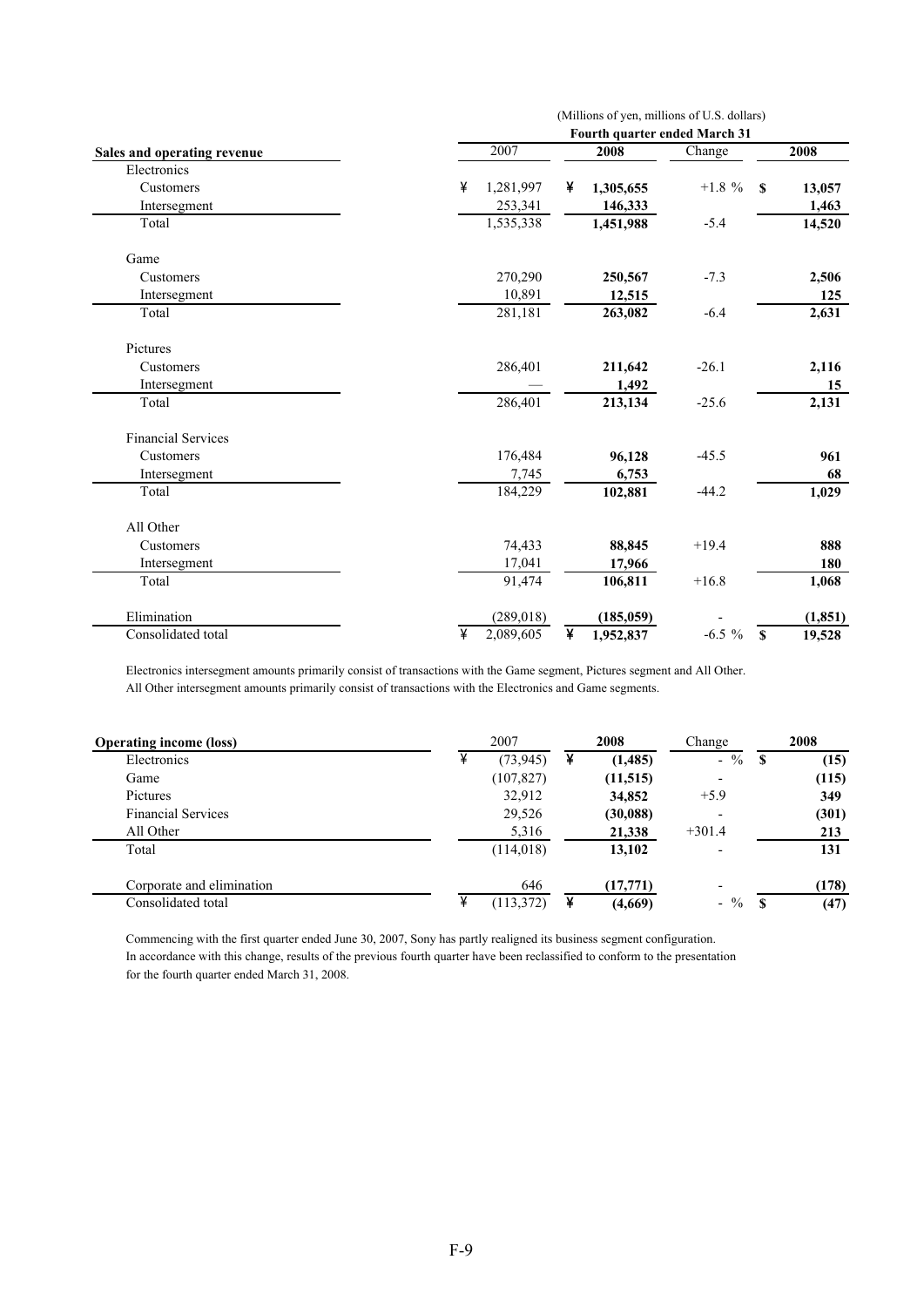#### **Electronics Sales and Operating Revenue to Customers by Product Category**

|                                | (Millions of yen, millions of U.S. dollars) |                                      |   |                                   |           |              |        |  |  |  |  |
|--------------------------------|---------------------------------------------|--------------------------------------|---|-----------------------------------|-----------|--------------|--------|--|--|--|--|
|                                |                                             |                                      |   | <b>Fiscal year ended March 31</b> |           |              |        |  |  |  |  |
| Sales and operating revenue    |                                             | 2007                                 |   | 2008                              | Change    |              | 2008   |  |  |  |  |
| Audio                          | ¥                                           | 522,879                              | ¥ | 558,624                           | $+6.8 \%$ | $\mathbf{s}$ | 5,586  |  |  |  |  |
| Video                          |                                             | 1,143,120                            |   | 1,279,225                         | $+11.9$   |              | 12,792 |  |  |  |  |
| Televisions                    |                                             | 1,226,971                            |   | 1,367,078                         | $+11.4$   |              | 13,671 |  |  |  |  |
| Information and Communications |                                             | 950,461                              |   | 1,098,574                         | $+15.6$   |              | 10,986 |  |  |  |  |
| Semiconductors                 |                                             | 205,757                              |   | 228,711                           | $+11.2$   |              | 2,287  |  |  |  |  |
| Components                     |                                             | 852,981                              |   | 847,131                           | $-0.7$    |              | 8,471  |  |  |  |  |
| Other                          |                                             | 541,167                              |   | 552,365                           | $+2.1$    |              | 5,524  |  |  |  |  |
| Total                          | ¥                                           | 5,443,336                            | ¥ | 5,931,708                         | $+9.0%$   | S            | 59,317 |  |  |  |  |
|                                |                                             | <b>Fourth quarter ended March 31</b> |   |                                   |           |              |        |  |  |  |  |
| Sales and operating revenue    |                                             | 2007                                 |   | 2008                              | Change    |              | 2008   |  |  |  |  |
| Audio                          | ¥                                           | 110,243                              | ¥ | 112,134                           | $+1.7 \%$ | $\mathbf{s}$ | 1,121  |  |  |  |  |
| Video                          |                                             | 234,586                              |   | 235,597                           | $+0.4$    |              | 2,356  |  |  |  |  |
| Televisions                    |                                             | 292,614                              |   | 314,869                           | $+7.6$    |              | 3,149  |  |  |  |  |
| Information and Communications |                                             | 263,374                              |   | 275,545                           | $+4.6$    |              | 2,756  |  |  |  |  |
| Semiconductors                 |                                             | 53,085                               |   | 55,985                            | $+5.5$    |              | 560    |  |  |  |  |
| Components                     |                                             | 199,322                              |   | 200,635                           | $+0.7$    |              | 2,006  |  |  |  |  |
| Other                          |                                             | 128,773                              |   | 110,890                           | $-13.9$   |              | 1,109  |  |  |  |  |
| Total                          | ¥                                           | 1,281,997                            | ¥ | 1,305,655                         | $+1.8 \%$ | \$           | 13,057 |  |  |  |  |

The above table is a breakdown of Electronics sales and operating revenue to customers in the Business Segment Information on pages F-8 and F-9. The Electronics segment is managed as a single operating segment by Sony's management. However, Sony believes that the information in this table is useful to investors in understanding the product categories in this business segment.

#### **Geographic Segment Information**

|                             |   |           |   |                                      | (Millions of yen, millions of U.S. dollars) |              |        |
|-----------------------------|---|-----------|---|--------------------------------------|---------------------------------------------|--------------|--------|
|                             |   |           |   | <b>Fiscal year ended March 31</b>    |                                             |              |        |
| Sales and operating revenue |   | 2007      |   | 2008                                 | Change                                      |              | 2008   |
| Japan                       | ¥ | 2,127,841 | ¥ | 2,056,374                            | $-3.4%$                                     | \$.          | 20,564 |
| <b>United States</b>        |   | 2,232,453 |   | 2,221,862                            | $-0.5$                                      |              | 22,219 |
| Europe                      |   | 2,037,658 |   | 2,328,233                            | $+14.3$                                     |              | 23,282 |
| Other Areas                 |   | 1,897,743 |   | 2,264,945                            | $+19.3$                                     |              | 22,649 |
| Total                       | ¥ | 8,295,695 | ¥ | 8,871,414                            | $+6.9%$                                     | S            | 88,714 |
|                             |   |           |   | <b>Fourth quarter ended March 31</b> |                                             |              |        |
| Sales and operating revenue |   | 2007      |   | 2008                                 | Change                                      |              | 2008   |
| Japan                       | ¥ | 544,476   | ¥ | 455,253                              | $-16.4%$                                    | $\mathbf{s}$ | 4,552  |
| <b>United States</b>        |   | 541,416   |   | 484,966                              | $-10.4$                                     |              | 4,850  |
| Europe                      |   | 539,385   |   | 518,225                              | $-3.9$                                      |              | 5,182  |
| Other Areas                 |   | 464,328   |   | 494,393                              | $+6.5$                                      |              | 4,944  |
| Total                       | ¥ | 2,089,605 | ¥ | 1.952.837                            | $-6.5 \%$                                   | S            | 19.528 |

Classification of Geographic Segment Information shows sales and operating revenue recognized by location of customers.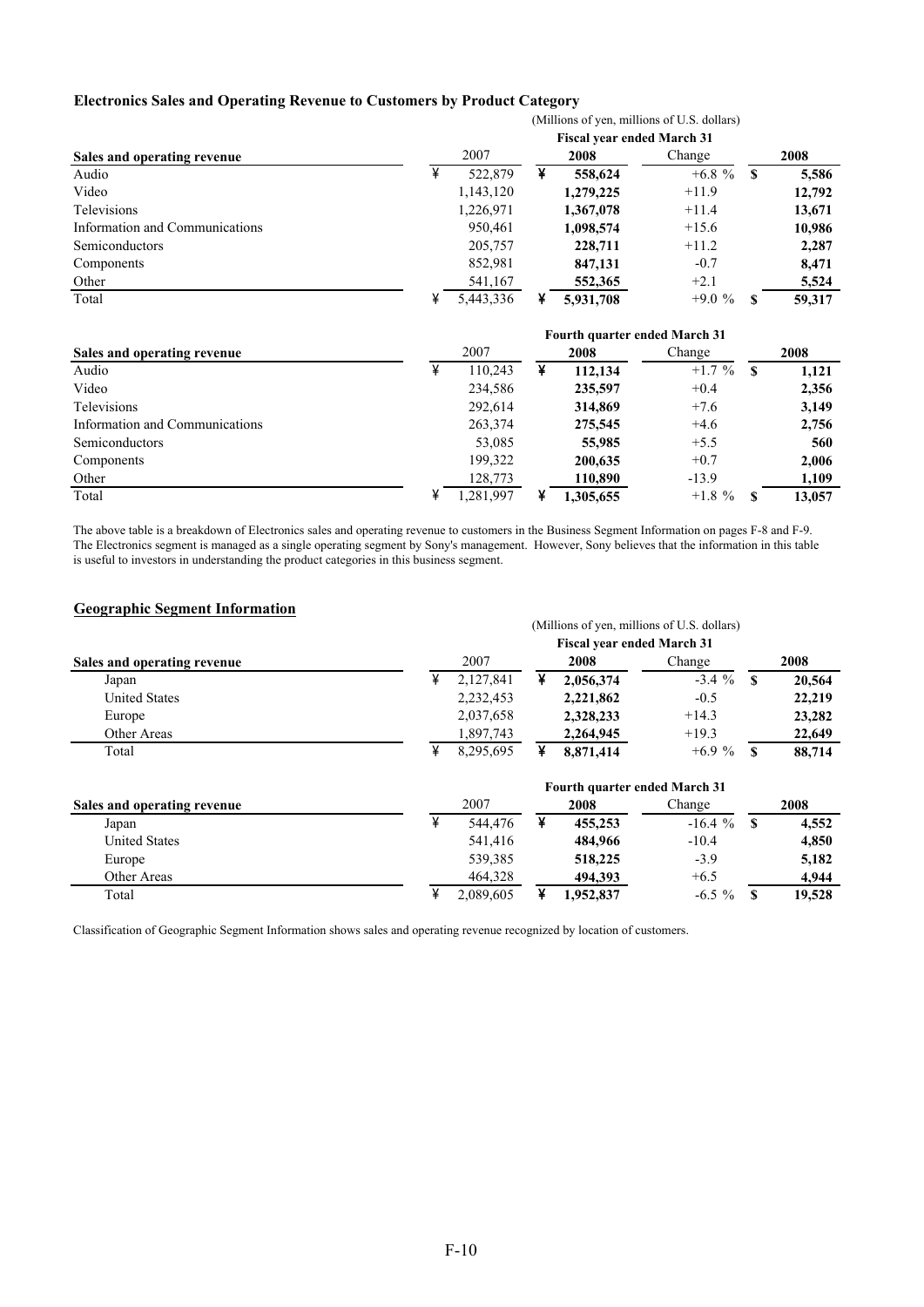#### **Condensed Financial Services Financial Statements**

The results of the Financial Services segment are included in Sony's consolidated financial statements. The following schedules show unaudited condensed financial statements for the Financial Services segment and all other segments excluding Financial Services. These presentations are not in accordance with U.S. GAAP, which is used by Sony to prepare its consolidated financial statements. However, because the Financial Services segment is different in nature from Sony's other segments, Sony believes that a comparative presentation may be useful in understanding and analyzing Sony's consolidated financial statements.

Transactions between the Financial Services segment and Sony without Financial Services are eliminated in the consolidated figures shown below.

#### **Condensed Balance Sheet**

|                                                 | (Millions of yen, millions of U.S. dollars) |           |   |           |          |            |                    |        |  |  |  |
|-------------------------------------------------|---------------------------------------------|-----------|---|-----------|----------|------------|--------------------|--------|--|--|--|
| <b>Financial Services</b>                       |                                             |           |   |           | March 31 |            |                    |        |  |  |  |
| <b>ASSETS</b>                                   | 2007                                        |           |   | 2008      |          | Change     |                    | 2008   |  |  |  |
| Current assets:                                 |                                             |           |   |           |          |            |                    |        |  |  |  |
| Cash and cash equivalents                       | ¥                                           | 277,048   | ¥ | 137,721   | ¥        | $-139,327$ | S                  | 1,377  |  |  |  |
| Marketable securities                           |                                             | 490,237   |   | 424,709   |          | $-65,528$  |                    | 4,247  |  |  |  |
| Other                                           |                                             | 321,969   |   | 642,689   |          | $+320,720$ |                    | 6,427  |  |  |  |
|                                                 |                                             | 1,089,254 |   | 1,205,119 |          | $+115,865$ |                    | 12,051 |  |  |  |
| Investments and advances                        |                                             | 3,347,897 |   | 3,879,877 |          | $+531,980$ |                    | 38,799 |  |  |  |
| Property, plant and equipment                   |                                             | 38,671    |   | 38,512    |          | $-159$     |                    | 385    |  |  |  |
| Other assets:                                   |                                             |           |   |           |          |            |                    |        |  |  |  |
| Deferred insurance acquisition costs            |                                             | 394,117   |   | 396,819   |          | $+2,702$   |                    | 3,968  |  |  |  |
| Other                                           |                                             | 107,703   |   | 105,332   |          | $-2,371$   |                    | 1,054  |  |  |  |
|                                                 |                                             | 501,820   |   | 502,151   |          | $+331$     |                    | 5,022  |  |  |  |
|                                                 |                                             | 4,977,642 |   | 5,625,659 | ¥        | $+648,017$ | $\pmb{\mathbb{S}}$ | 56,257 |  |  |  |
| <b>LIABILITIES AND STOCKHOLDERS' EQUITY</b>     |                                             |           |   |           |          |            |                    |        |  |  |  |
| Current liabilities:                            |                                             |           |   |           |          |            |                    |        |  |  |  |
| Short-term borrowings                           | ¥                                           | 48,688    | ¥ | 44,408    | ¥        | $-4,280$   | $\mathbf{s}$       | 444    |  |  |  |
| Notes and accounts payable, trade               |                                             | 13,159    |   | 16,376    |          | $+3,217$   |                    | 164    |  |  |  |
| Deposits from customers in the banking business |                                             | 752,367   |   | 1,144,399 |          | $+392,032$ |                    | 11,444 |  |  |  |
| Other                                           |                                             | 143,245   |   | 157,773   |          | $+14,528$  |                    | 1,578  |  |  |  |
|                                                 |                                             | 957,459   |   | 1,362,956 |          | $+405,497$ |                    | 13,630 |  |  |  |
| Long-term liabilities:                          |                                             |           |   |           |          |            |                    |        |  |  |  |
| Long-term debt                                  |                                             | 129,484   |   | 111,771   |          | $-17,713$  |                    | 1,118  |  |  |  |
| Future insurance policy benefits and other      |                                             | 3,037,666 |   | 3,298,506 |          | $+260,840$ |                    | 32,985 |  |  |  |
| Other                                           |                                             | 213,090   |   | 211,130   |          | $-1,960$   |                    | 2,111  |  |  |  |
|                                                 |                                             | 3,380,240 |   | 3,621,407 |          | $+241,167$ |                    | 36,214 |  |  |  |
| Minority interest in consolidated subsidiaries  |                                             | 5,145     |   | 919       |          | $-4,226$   |                    | 9      |  |  |  |
| Stockholders' equity                            |                                             | 634,798   |   | 640,377   |          | $+5,579$   |                    | 6,404  |  |  |  |
|                                                 | ¥                                           | 4,977,642 | ¥ | 5,625,659 | ¥        | $+648,017$ | $\mathbf{s}$       | 56,257 |  |  |  |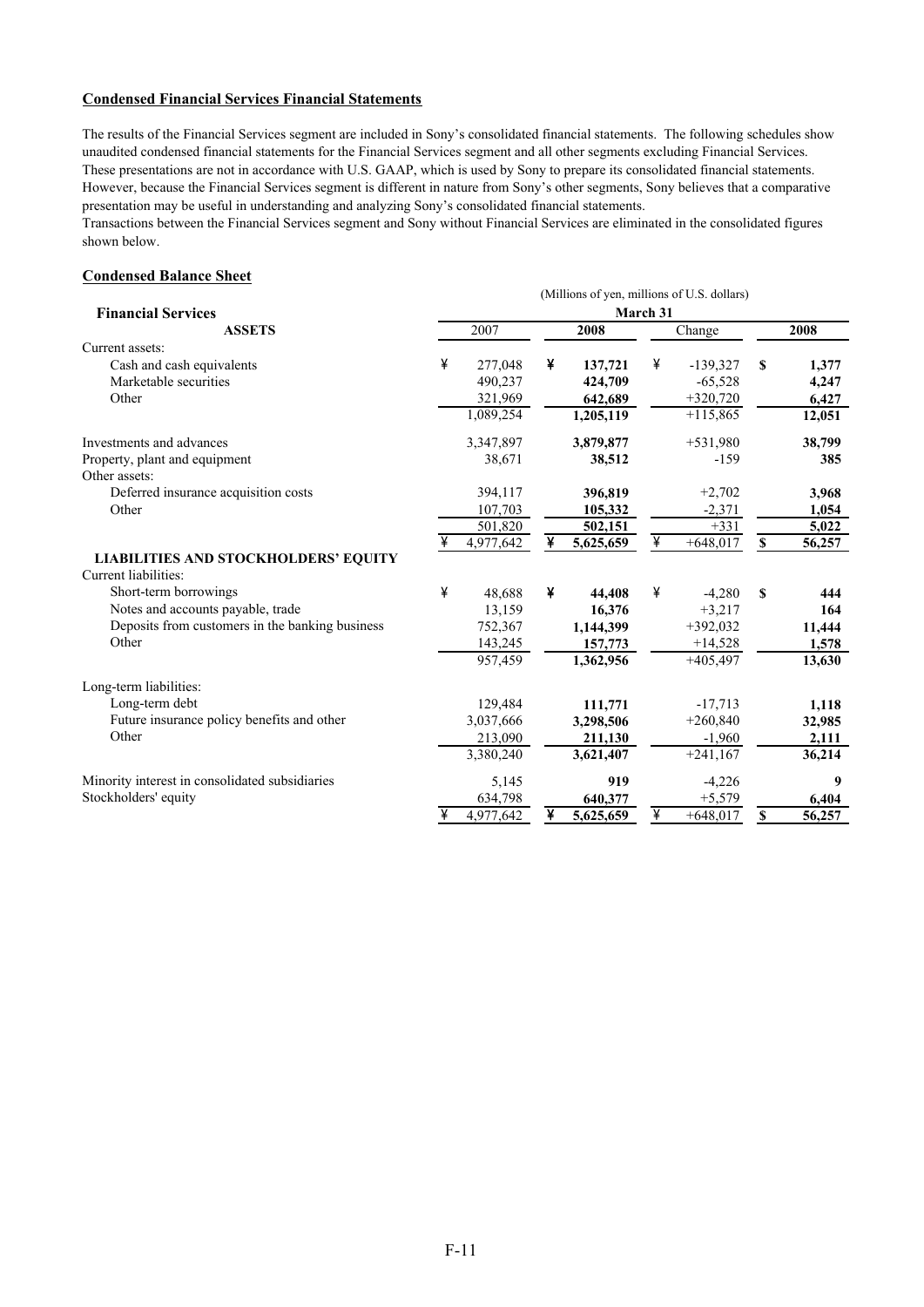|                                                                     |   |                        |   |                        |          | (Millions of yen, millions of U.S. dollars) |                          |                  |
|---------------------------------------------------------------------|---|------------------------|---|------------------------|----------|---------------------------------------------|--------------------------|------------------|
| <b>Sony without Financial Services</b><br><b>ASSETS</b>             |   | 2007                   |   | 2008                   | March 31 | Change                                      |                          | 2008             |
| Current assets:                                                     |   |                        |   |                        |          |                                             |                          |                  |
| Cash and cash equivalents                                           | ¥ | 522,851                | ¥ | 948,710                | ¥        | $+425,859$                                  | \$                       | 9,487            |
| Marketable securities                                               |   | 3,078                  |   | 3,000                  |          | -78                                         |                          | 30               |
| Notes and accounts receivable, trade                                |   | 1,343,128              |   | 1,083,489              |          | $-259,639$                                  |                          | 10,835           |
| Other                                                               |   | 1,625,914<br>3,494,971 |   | 1,801,468              |          | $+175,554$<br>$+341,696$                    |                          | 18,015           |
|                                                                     |   |                        |   | 3,836,667              |          |                                             |                          | 38,367           |
| Film costs                                                          |   | 308,694                |   | 304,243                |          | $-4,451$                                    |                          | 3,042            |
| Investments and advances                                            |   | 623,342                |   | 518,536                |          | $-104,806$                                  |                          | 5,185            |
| Investments in Financial Services, at cost                          |   | 187,400                |   | 116,843                |          | $-70,557$                                   |                          | 1,168            |
| Property, plant and equipment                                       |   | 1,382,860              |   | 1,204,837              |          | $-178,023$                                  |                          | 12,048           |
| Other assets                                                        |   | 1,100,795              |   | 1,203,849              |          | $+103,054$                                  |                          | 12,040           |
|                                                                     | ¥ | 7,098,062              | ¥ | 7,184,975              | ¥        | $+86,913$                                   | $\mathbb S$              | 71,850           |
| <b>LIABILITIES AND STOCKHOLDERS' EQUITY</b><br>Current liabilities: |   |                        |   |                        |          |                                             |                          |                  |
| Short-term borrowings                                               | ¥ | 80,944                 | ¥ | 339,485                | ¥        | $+258,541$                                  | \$                       | 3,395            |
| Notes and accounts payable, trade                                   |   | 1,167,324              |   | 906,281                |          | $-261,043$                                  |                          | 9,063            |
| Other                                                               |   | 1,392,333              |   | 1,452,756              |          | $+60,423$                                   |                          | 14,527           |
|                                                                     |   | 2,640,601              |   | 2,698,522              |          | $+57,921$                                   |                          | 26,985           |
| Long-term liabilities:                                              |   |                        |   |                        |          |                                             |                          |                  |
| Long-term debt                                                      |   | 925,259                |   | 650,969                |          | $-274,290$                                  |                          | 6,510            |
| Accrued pension and severance costs                                 |   | 164,701                |   | 223,203                |          | $+58,502$                                   |                          | 2,232            |
| Other                                                               |   | 410,354                |   | 394,779                |          | $-15,575$                                   |                          | 3,948            |
|                                                                     |   | 1,500,314              |   | 1,268,951              |          | $-231,363$                                  |                          | 12,690           |
| Minority interest in consolidated subsidiaries                      |   | 32,808                 |   | 37,509                 |          | $+4,701$                                    |                          | 375              |
| Stockholders' equity                                                |   | 2,924,339              |   | 3,179,993              |          | $+255,654$                                  |                          | 31,800           |
|                                                                     | ¥ | 7,098,062              | ¥ | 7,184,975              | ¥        | $+86,913$                                   | $\mathbb S$              | 71,850           |
|                                                                     |   |                        |   |                        |          |                                             |                          |                  |
| Consolidated                                                        |   |                        |   |                        | March 31 | (Millions of yen, millions of U.S. dollars) |                          |                  |
| <b>ASSETS</b>                                                       |   | 2007                   |   | 2008                   |          | Change                                      |                          | 2008             |
| Current assets:                                                     |   |                        |   |                        |          |                                             |                          |                  |
| Cash and cash equivalents                                           | ¥ | 799,899                | ¥ | 1,086,431              | ¥        | $+286,532$                                  | \$                       | 10,864           |
| Marketable securities                                               |   | 493,315                |   | 427,709                |          | $-65,606$                                   |                          | 4,277            |
| Notes and accounts receivable, trade                                |   | 1,369,777              |   | 1,090,285              |          | $-279,492$                                  |                          | 10,903           |
| Other                                                               |   | 1,883,732<br>4,546,723 |   | 2,405,238<br>5,009,663 |          | $+521,506$<br>$+462,940$                    |                          | 24,053<br>50,097 |
|                                                                     |   |                        |   |                        |          |                                             |                          |                  |
| Film costs                                                          |   | 308,694                |   | 304,243                |          | $-4,451$                                    |                          | 3,042            |
| Investments and advances<br>Property, plant and equipment           |   | 3,888,736<br>1,421,531 |   | 4,335,648<br>1,243,349 |          | $+446,912$<br>$-178,182$                    |                          | 43,356<br>12,433 |
| Other assets:                                                       |   |                        |   |                        |          |                                             |                          |                  |
| Deferred insurance acquisition costs                                |   | 394,117                |   | 396,819                |          | $+2,702$                                    |                          | 3,968            |
| Other                                                               |   | 1,156,561              |   | 1,263,017              |          | $+106,456$                                  |                          | 12,631           |
|                                                                     |   | 1,550,678              |   | 1,659,836              |          | $+109,158$                                  |                          | 16,599           |
| <b>LIABILITIES AND STOCKHOLDERS' EQUITY</b>                         |   | 11,716,362             |   | 12,552,739             | ¥        | $+836,377$                                  | $\underline{\mathbb{S}}$ | 125,527          |
| Current liabilities:                                                |   |                        |   |                        |          |                                             |                          |                  |
| Short-term borrowings                                               | ¥ | 95,461                 | ¥ | 355,103                | ¥        | $+259,642$                                  | \$                       | 3,551            |
| Notes and accounts payable, trade                                   |   | 1,179,694              |   | 920,920                |          | $-258,774$                                  |                          | 9,209            |
| Deposits from customers in the banking business                     |   | 752,367                |   | 1,144,399              |          | $+392,032$                                  |                          | 11,444           |
| Other                                                               |   | 1,524,330<br>3,551,852 |   | 1,602,945<br>4,023,367 |          | $+78,615$<br>$+471,515$                     |                          | 16,030<br>40,234 |
|                                                                     |   |                        |   |                        |          |                                             |                          |                  |
| Long-term liabilities:                                              |   |                        |   |                        |          |                                             |                          |                  |
| Long-term debt<br>Accrued pension and severance costs               |   | 1,001,005<br>173,474   |   | 729,059<br>231,237     |          | $-271,946$<br>$+57,763$                     |                          | 7,291<br>2,312   |
| Future insurance policy benefits and other                          |   | 3,037,666              |   | 3,298,506              |          | $+260,840$                                  |                          | 32,985           |
| Other                                                               |   | 542,691                |   | 528,632                |          | $-14,059$                                   |                          | 5,286            |
|                                                                     |   | 4,754,836              |   | 4,787,434              |          | $+32,598$                                   |                          | 47,874           |
| Minority interest in consolidated subsidiaries                      |   | 38,970                 |   | 276,849                |          | $+237,879$                                  |                          | 2,768            |
| Stockholders' equity                                                |   | 3,370,704              |   | 3,465,089              |          | $+94,385$                                   |                          | 34,651           |
|                                                                     | ¥ | 11,716,362             | ¥ | 12,552,739             | ¥        | $+836,377$                                  | $\mathbf s$              | 125,527          |
|                                                                     |   | $F-12$                 |   |                        |          |                                             |                          |                  |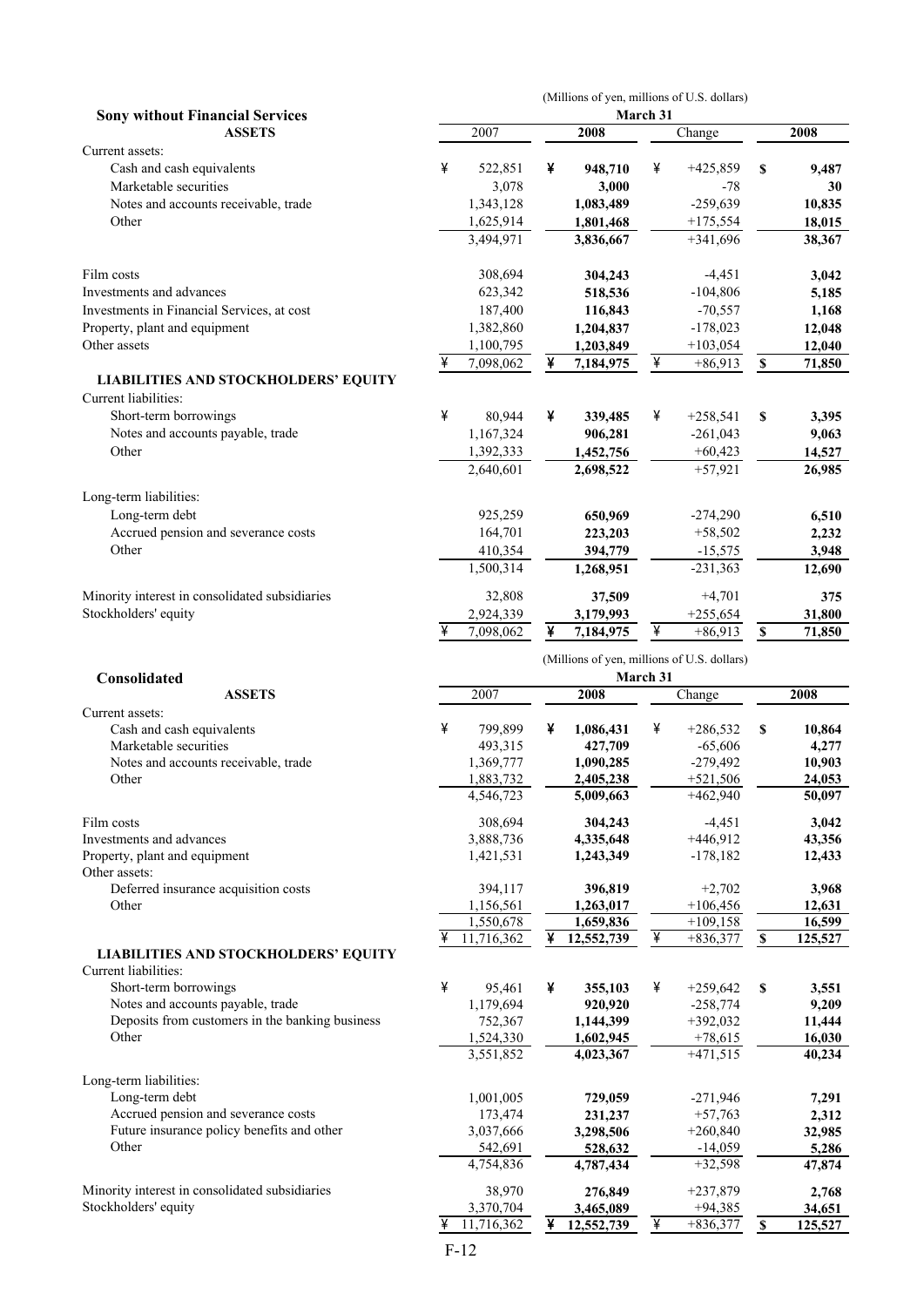#### **Condensed Statements of Income**

|                              |   | (Millions of yen, millions of U.S. dollars) |   |         |            |      |       |  |  |  |  |
|------------------------------|---|---------------------------------------------|---|---------|------------|------|-------|--|--|--|--|
| <b>Financial Services</b>    |   | <b>Fiscal year ended March 31</b>           |   |         |            |      |       |  |  |  |  |
|                              |   | 2007                                        |   | 2008    | Change     | 2008 |       |  |  |  |  |
| Financial service revenue    | ¥ | 649.341                                     | ¥ | 581,121 | $-10.5 \%$ | - \$ | 5,811 |  |  |  |  |
| Financial service expenses   |   | 565,199                                     |   | 558,488 | $-1.2$     |      | 5,584 |  |  |  |  |
| <b>Operating income</b>      |   | 84,142                                      |   | 22,633  | $-73.1$    |      | 227   |  |  |  |  |
| Other income (expenses), net |   | 9,886                                       |   | (383)   |            |      | (4)   |  |  |  |  |
| Income before income taxes   |   | 94,028                                      |   | 22,250  | $-76.3$    |      | 223   |  |  |  |  |
| Income taxes and other       |   | 33,536                                      |   | 11,908  | $-64.5$    |      | 120   |  |  |  |  |
| Net income                   |   | 60,492                                      | ¥ | 10,342  | $-82.9%$   |      | 103   |  |  |  |  |

|                                        | (Millions of yen, millions of U.S. dollars) |                                   |   |           |            |      |        |  |  |  |  |  |
|----------------------------------------|---------------------------------------------|-----------------------------------|---|-----------|------------|------|--------|--|--|--|--|--|
| <b>Sony without Financial Services</b> |                                             | <b>Fiscal year ended March 31</b> |   |           |            |      |        |  |  |  |  |  |
|                                        | 2007                                        |                                   |   | 2008      | Change     | 2008 |        |  |  |  |  |  |
| Net sales and operating revenue        | ¥                                           | 7,680,578                         | ¥ | 8,324,828 | $+8.4%$    | -8   | 83,248 |  |  |  |  |  |
| Costs and expenses                     |                                             | 7,694,375                         |   | 7,974,630 | $+3.6$     |      | 79,746 |  |  |  |  |  |
| <b>Operating income (loss)</b>         |                                             | (13,797)                          |   | 350,198   |            |      | 3,502  |  |  |  |  |  |
| Other income (expenses), net           |                                             | 27,917                            |   | 100,479   | $+259.9$   |      | 1,005  |  |  |  |  |  |
| Income before income taxes             |                                             | 14,120                            |   | 450,677   | $+3,091.8$ |      | 4,507  |  |  |  |  |  |
| Income taxes and other                 |                                             | (57, 991)                         |   | 93,373    |            |      | 934    |  |  |  |  |  |
| Net income                             |                                             | 72,111                            |   | 357,304   | $+395.5%$  |      | 3,573  |  |  |  |  |  |

|                                 | (Millions of yen, millions of U.S. dollars) |                                   |   |           |           |    |        |  |  |  |  |  |  |
|---------------------------------|---------------------------------------------|-----------------------------------|---|-----------|-----------|----|--------|--|--|--|--|--|--|
| <b>Consolidated</b>             |                                             | <b>Fiscal year ended March 31</b> |   |           |           |    |        |  |  |  |  |  |  |
|                                 |                                             | 2007                              |   | 2008      | Change    |    | 2008   |  |  |  |  |  |  |
| Financial service revenue       | ¥                                           | 624.282                           | ¥ | 553,216   | $-11.4%$  | -8 | 5,532  |  |  |  |  |  |  |
| Net sales and operating revenue |                                             | 7,671,413                         |   | 8,318,198 | $+8.4$    |    | 83,182 |  |  |  |  |  |  |
|                                 |                                             | 8,295,695                         |   | 8.871.414 | $+6.9$    |    | 88,714 |  |  |  |  |  |  |
| Costs and expenses              |                                             | 8,223,945                         |   | 8,496,932 | $+3.3$    |    | 84,969 |  |  |  |  |  |  |
| <b>Operating income</b>         |                                             | 71,750                            |   | 374,482   | $+421.9$  |    | 3,745  |  |  |  |  |  |  |
| Other income (expenses), net    |                                             | 30,287                            |   | 91,835    | $+203.2$  |    | 918    |  |  |  |  |  |  |
| Income before income taxes      |                                             | 102,037                           |   | 466,317   | $+357.0$  |    | 4,663  |  |  |  |  |  |  |
| Income taxes and other          |                                             | (24,291)                          |   | 96,882    |           |    | 969    |  |  |  |  |  |  |
| Net income                      | ¥                                           | 126,328                           | ¥ | 369,435   | $+192.4%$ |    | 3,694  |  |  |  |  |  |  |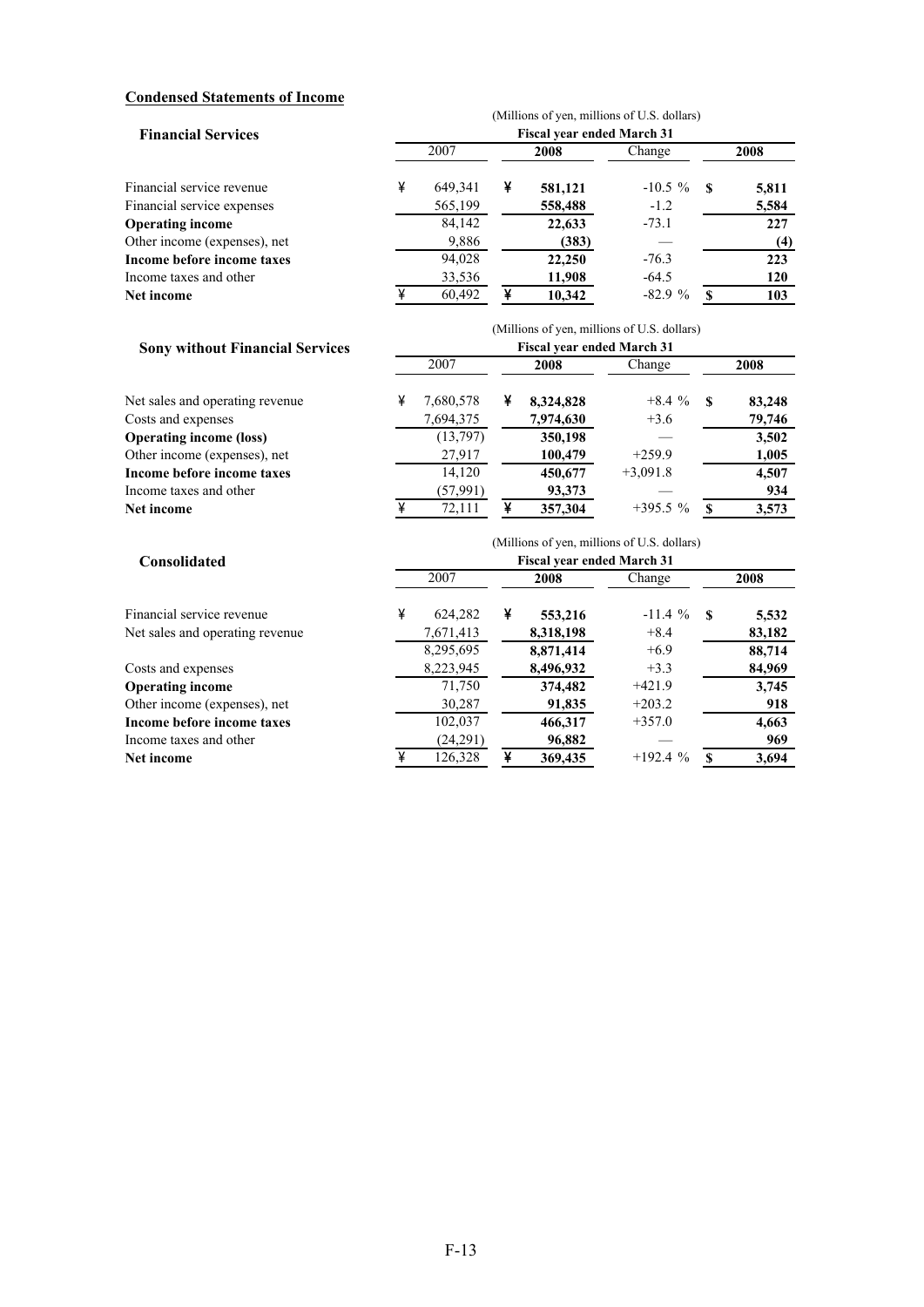|                                   |   |         |   |                               | (Millions of yen, millions of U.S. dollars) |     |       |
|-----------------------------------|---|---------|---|-------------------------------|---------------------------------------------|-----|-------|
| <b>Financial Services</b>         |   |         |   | Fourth quarter ended March 31 |                                             |     |       |
|                                   |   | 2007    |   | 2008                          | Change                                      |     | 2008  |
| Financial service revenue         | ¥ | 184.229 | ¥ | 102,881                       | $-44.2 \%$                                  | - S | 1,029 |
| Financial service expenses        |   | 154,703 |   | 132,969                       | $-14.0$                                     |     | 1,330 |
| <b>Operating income (loss)</b>    |   | 29,526  |   | (30, 088)                     |                                             |     | (301) |
| Other income (expenses), net      |   | 4,188   |   | 147                           | $-96.5$                                     |     |       |
| Income before income taxes (loss) |   | 33,714  |   | (29, 941)                     |                                             |     | (299) |
| Income taxes and other            |   | 11,742  |   | (11,598)                      |                                             |     | (116) |
| Net income (loss)                 |   | 21.972  | ¥ | (18, 343)                     | $\frac{0}{0}$                               |     | (183) |

|                                        |   |                                      |   |           | (Millions of yen, millions of U.S. dollars) |      |            |  |  |  |  |
|----------------------------------------|---|--------------------------------------|---|-----------|---------------------------------------------|------|------------|--|--|--|--|
| <b>Sony without Financial Services</b> |   | <b>Fourth quarter ended March 31</b> |   |           |                                             |      |            |  |  |  |  |
|                                        |   | 2007                                 |   | 2008      | Change                                      |      | 2008       |  |  |  |  |
| Net sales and operating revenue        | ¥ | 1,915,323                            | ¥ | 1,858,329 | $-3.0 \%$                                   | - \$ | 18,583     |  |  |  |  |
| Costs and expenses                     |   | 2,058,613                            |   | 1,833,272 | $-10.9$                                     |      | 18,332     |  |  |  |  |
| <b>Operating income (loss)</b>         |   | (143,290)                            |   | 25,057    |                                             |      | 251        |  |  |  |  |
| Other income (expenses), net           |   | 3,892                                |   | 11,050    | $+183.9$                                    |      | <b>110</b> |  |  |  |  |
| Income before income taxes (loss)      |   | (139, 398)                           |   | 36,107    |                                             |      | 361        |  |  |  |  |
| Income taxes and other                 |   | (49, 866)                            |   | (2,880)   |                                             |      | (29)       |  |  |  |  |
| Net income (loss)                      |   | (89, 532)                            |   | 38,987    | $\frac{0}{0}$                               |      | 390        |  |  |  |  |

|                                   | (Millions of yen, millions of U.S. dollars) |            |   |                                       |           |    |        |  |  |  |  |
|-----------------------------------|---------------------------------------------|------------|---|---------------------------------------|-----------|----|--------|--|--|--|--|
| <b>Consolidated</b>               |                                             | 2007       |   | Fourth quarter ended March 31<br>2008 | Change    |    | 2008   |  |  |  |  |
| Financial service revenue         | ¥                                           | 176.484    | ¥ | 96,128                                | $-45.5\%$ | -S | 961    |  |  |  |  |
| Net sales and operating revenue.  |                                             | 1,913,121  |   | 1,856,709                             | $-2.9$    |    | 18,567 |  |  |  |  |
|                                   |                                             | 2,089,605  |   | 1,952,837                             | $-6.5$    |    | 19,528 |  |  |  |  |
| Costs and expenses                |                                             | 2,202,977  |   | 1,957,506                             | $-11.1$   |    | 19,575 |  |  |  |  |
| <b>Operating income (loss)</b>    |                                             | (113,372)  |   | (4,669)                               |           |    | (47)   |  |  |  |  |
| Other income (expenses), net      |                                             | 7,688      |   | 10,836                                | $+40.9$   |    | 109    |  |  |  |  |
| Income before income taxes (loss) |                                             | (105, 684) |   | 6,167                                 |           |    | 62     |  |  |  |  |
| Income taxes and other            |                                             | (38, 124)  |   | (22, 877)                             |           |    | (228)  |  |  |  |  |
| Net income (loss)                 |                                             | (67, 560)  | ¥ | 29,044                                | $\%$      |    | 290    |  |  |  |  |

#### F-14